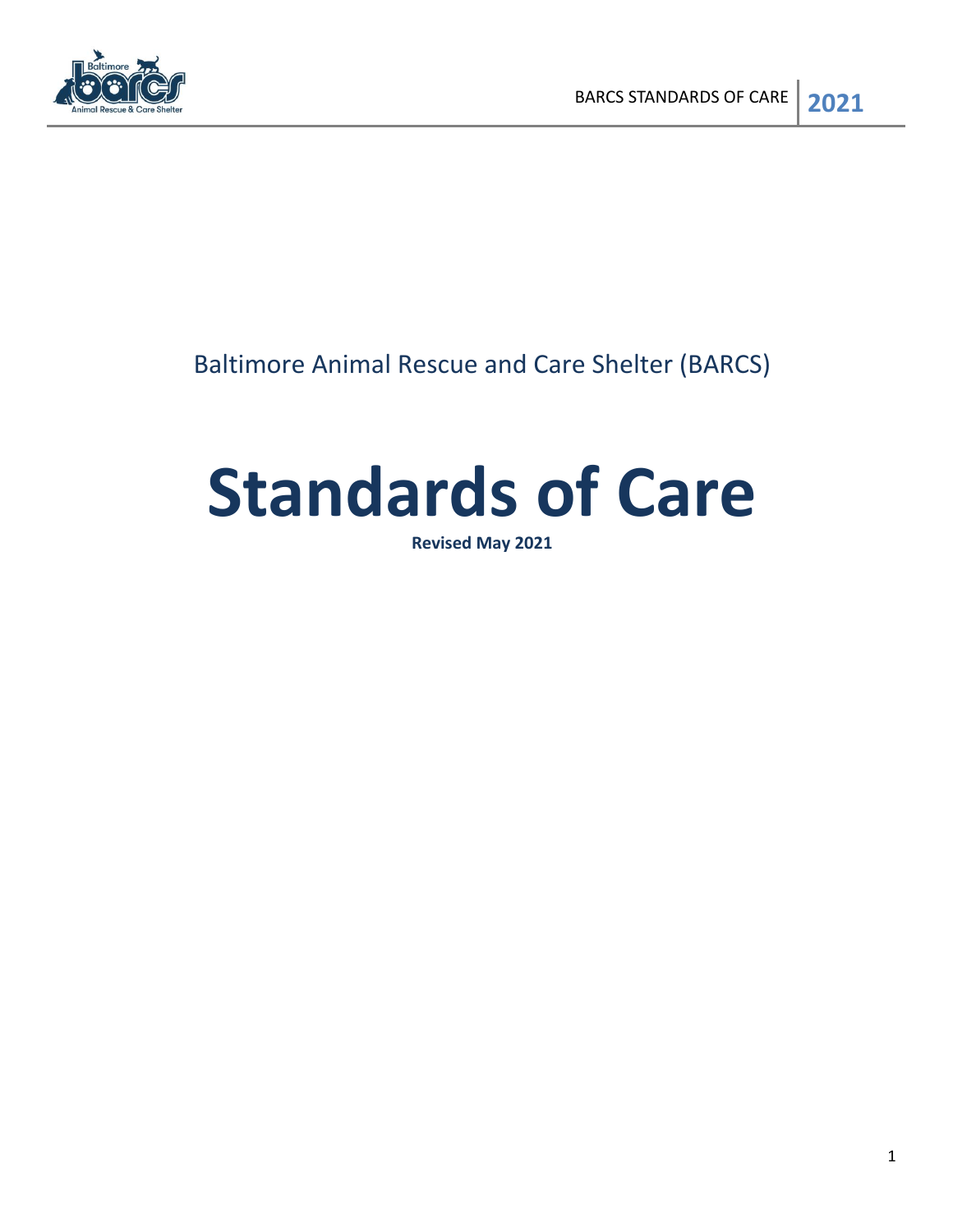## **Table of Contents**

| Introduction                                   | 3  |
|------------------------------------------------|----|
| <b>HISTORY OF BARCS</b>                        | 3  |
| <b>MISSION AND VISION</b>                      | 4  |
| ORGANIZATIONAL STRUCTURE                       | 5  |
| <b>Standards of Care</b>                       | 7  |
| I. ANIMAL HOUSING                              | 7  |
| II. CAGE INFORMATION                           | 9  |
| <b>III. SANITATION</b>                         | 9  |
| IV. INTAKE PROCEDURES                          | 12 |
| V. ANIMAL HANDLING                             | 13 |
| <b>VI. VETERINARY CARE</b>                     | 14 |
| <b>VII. SURGERY</b>                            | 15 |
| <b>VIII. EUTHANASIA</b>                        | 16 |
| IX. ADOPTIONS                                  | 17 |
| X. VISITORS                                    | 18 |
| XI. FOSTER CARE                                | 18 |
| XII. ANIMAL HOLDS                              | 18 |
| XIII. PERSONAL HEALTH                          | 20 |
| XIV. EMERGENCY PREPAREDNESS                    | 21 |
| Appendix A: Future Goals for Standards of Care | 22 |
| Appendix B: Organizational Chart               | 23 |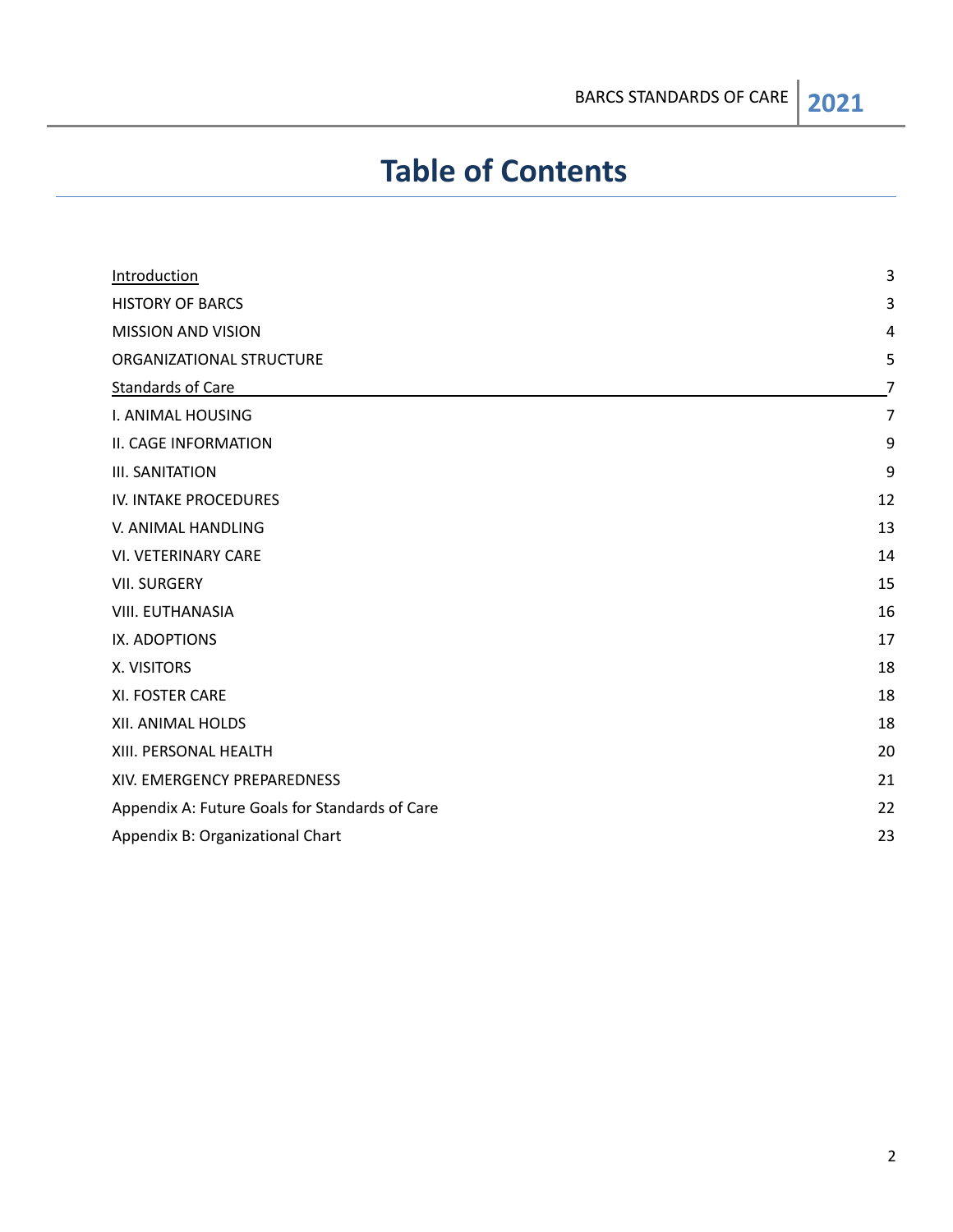## **Introduction**

<span id="page-2-0"></span>Baltimore Animal Rescue and Care Shelter, Inc. (BARCS) is a nonprofit organization that serves the animals and citizens of Baltimore. As such, BARCS is committed to providing all animals at its shelter with the best care and welfare possible given available resources. This *Standards of Care Document* provides both current practices as well as future goals. It is intended to be read in its entirety so that information is not taken out of context and misunderstood.

This document was created by a committee of BARCS volunteers, staff, and board members. Committee members were selected based upon their expertise, ability to provide thoughtful debate, and willingness to contribute an extraordinary amount of time reviewing documents, performing research, writing, and participating in many meetings.

This document will be reviewed and updated periodically by the BARCS Board. All recommended changes will be submitted to the board of directors for review and approval. BARCS staff and volunteers are expected to review the Standards of Care on an annual basis.

The Standards of Care establishes only the standards and does not provide detail on how BARCS works. That information is defined in BARCS Standard Operating Procedures.

BARCS strives to meet or exceed the standards outlined in this document whenever possible. Appendix A includes goals for future improvements.

#### <span id="page-2-1"></span>**HISTORY OF BARCS**

Prior to becoming the independent nonprofit BARCS in 2005, the animal shelter was known as the Baltimore City Municipal Animal Shelter. The shelter serves over 655,000 residents. Like many city agencies, the animal shelter had to compete with other agencies for the limited funding and resources available through the Baltimore city government. This meant that the animal shelter was often placed as a last priority and as a result, it was woefully underfunded and understaffed. This translated into poor husbandry practices, poor customer service, a poorly maintained building, and astonishingly low adoption rates.

In response to the need to improve the shelter and make the conditions more humane, Baltimore City committed to dividing the shelter into two separate organizations: The Bureau of Animal Control and Baltimore Animal Rescue and Care Shelter, Inc. (BARCS). The Bureau of Animal Control remained a public city agency responsible for responding to animal issues outside of the shelter. The Bureau's responsibilities include handling enforcement of animal laws and responding to animal cruelty complaints.

The new organization, BARCS, was officially formed and recognized as a 501(c)(3) nonprofit organization in 2005 and was tasked with the operation of the shelter itself. The board of directors consisted of a small group of community members. The Board hired an acting executive director to begin the shelter's transformation. In 2006, BARCS became the responsible organization for overseeing all shelter operations and programs. In 2007, all shelter staff became BARCS employees and the shelter increased its hours of operations. New employees were hired, husbandry practices were improved, life-saving programs and services were created, and facility improvements were made. BARCS significantly increased the number of animals saved from 240 dogs and cats in 2005 (under Animal Control), to more than 8,000 annually. From 2006 through 2020, BARCS has saved over 108,000 dogs and cats.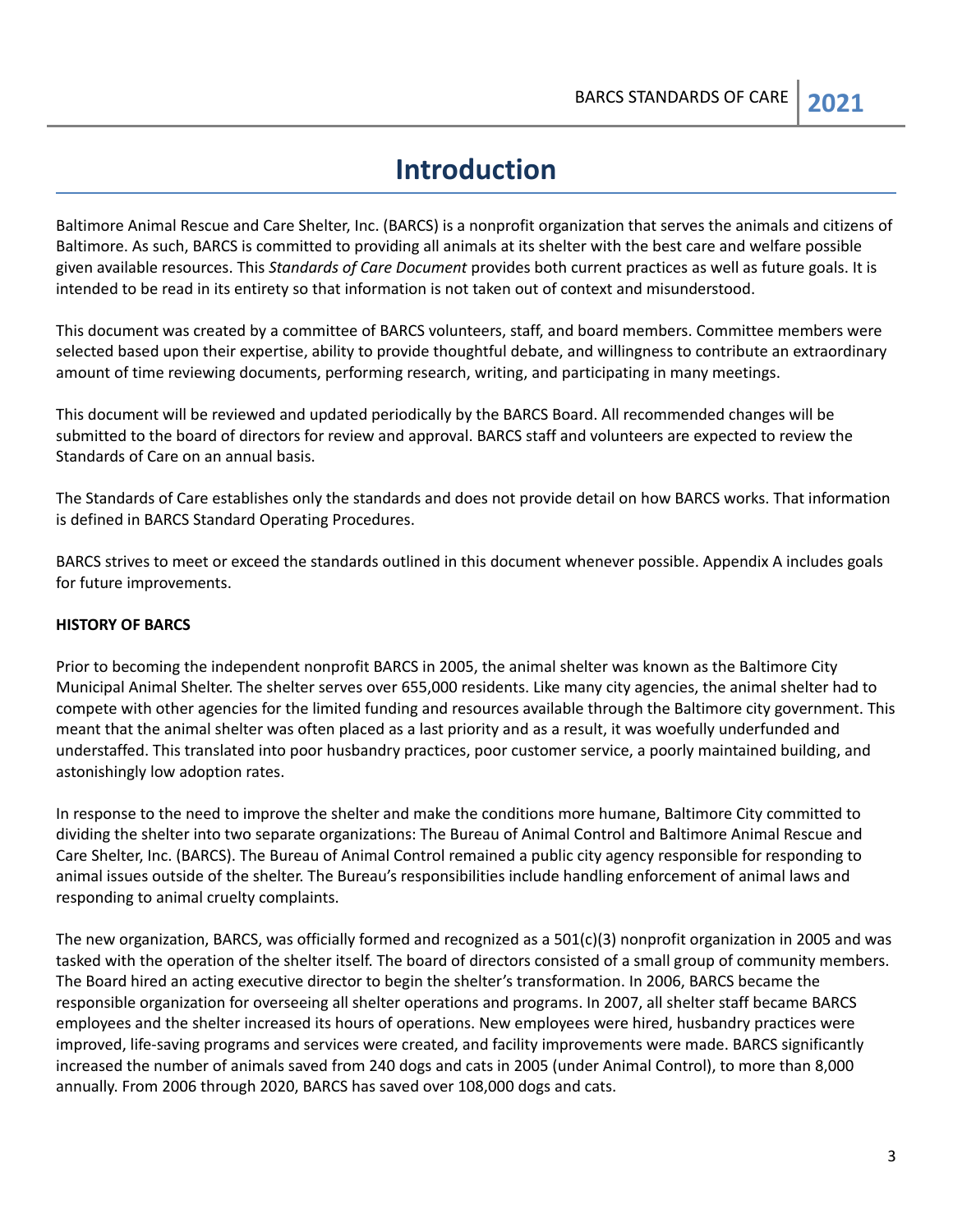Today, BARCS is an open admission shelter that serves the citizens and animals of Baltimore City. It is the largest companion animal shelter in Maryland, taking in over 10,000 dogs and cats and approximately 1,000 exotic species, wildlife, and small mammals each year. The animals that BARCS cares for are typically lost, abandoned, abused, neglected, or surrendered by their owners. The shelter's services include providing housing and care to homeless animals, tracking lost and found pets, providing resources to help keep pets in their homes, offering low-cost vaccinations and microchips, and providing low cost or free spay/neuter surgery for owned pets and community cats. BARCS also provides families the opportunity to adopt a companion animal that is spayed/neutered, vaccinated, and in need of a permanent loving home.

BARCS is successfully saving all healthy, friendly animals and each year makes progress toward its vision that no treatable animals be euthanized in Baltimore City and that all pets can stay with their families. BARCS' compassionate employees and dedicated volunteers operate a foster program to care for sick, injured, and underage animals, and to help with space constraints; a rescue network to transfer animals to other organizations; a volunteer program to assist in all areas of the shelter; a lost and found program to reunite lost pets; a resource program to help keep pets with their families; and an offsite adoption program to make adoptable animals even more accessible to the public. The shelter's medical team and animal care and training staff provides extensive care and enrichment to the animals.

In 2006, the "Franky Fund" was created to provide treatment to the dozens of emergency medical cases BARCS receives each week. In 2008, BARCS built an onsite surgical clinic where spays/neuters and other surgeries were performed. In 2014, the "Medical Care Fund" was created in order to provide daily medical care to all the shelters animals for things like spay and neuter surgeries, antibiotics, vaccinations, test kits for a various diseases, and preventative medication for issues like fleas or worms. Both of these Funds generate resources to provide preventative care and to treat thousands of sick and injured homeless animals that enter BARCS' doors each year. In May of 2020, BARCS moved to a new 37,000 square foot facility designed and dedicated to caring for all animals that come through it's doors, which includes improved housing and support areas as well as a large surgical room and additional medical care spaces.

BARCS has established, and continues to seek, partnerships with local and national animal organizations in an effort to work on animal welfare issues. BARCS is also a founding member of the Baltimore Animal Welfare Alliance (BAWA) and the Anti-Animal Abuse Commission in Baltimore. BARCS also is a member of the Professional Animal Workers of MD (PAWS), a Statewide coalition of animal shelters and Human Animal Support Services (HASS), a National collaboration of animal welfare professionals working together to share resources and create best practice policies that support the human animal bond. BARCS has partnered with many organizations such as Petco Love, Best Friends Animal Society, PetSmart Charities, Maddie's Fund, and the Humane Society of the United States to increase focus on life-saving programs and services.

#### <span id="page-3-0"></span>**MISSION AND VISION**

The mission of BARCS, a nonprofit shelter, is to accept and care for all animals in need and promote responsible pet ownership for a more humane community in Baltimore City.

BARCS' vision is to become a model open-admission animal shelter and a valued resource for the people and animals of Baltimore. BARCS envisions a shelter where all healthy and treatable animals find new homes, where they are housed in a low-stress, comfortable environment, where spay/neuter surgeries are offered at low cost to the Baltimore community, where residents can turn in times of personal crisis for help with their pets, where citizens are educated on the proper care of animals, and where abused and neglected animals can receive the love and care they need to recover.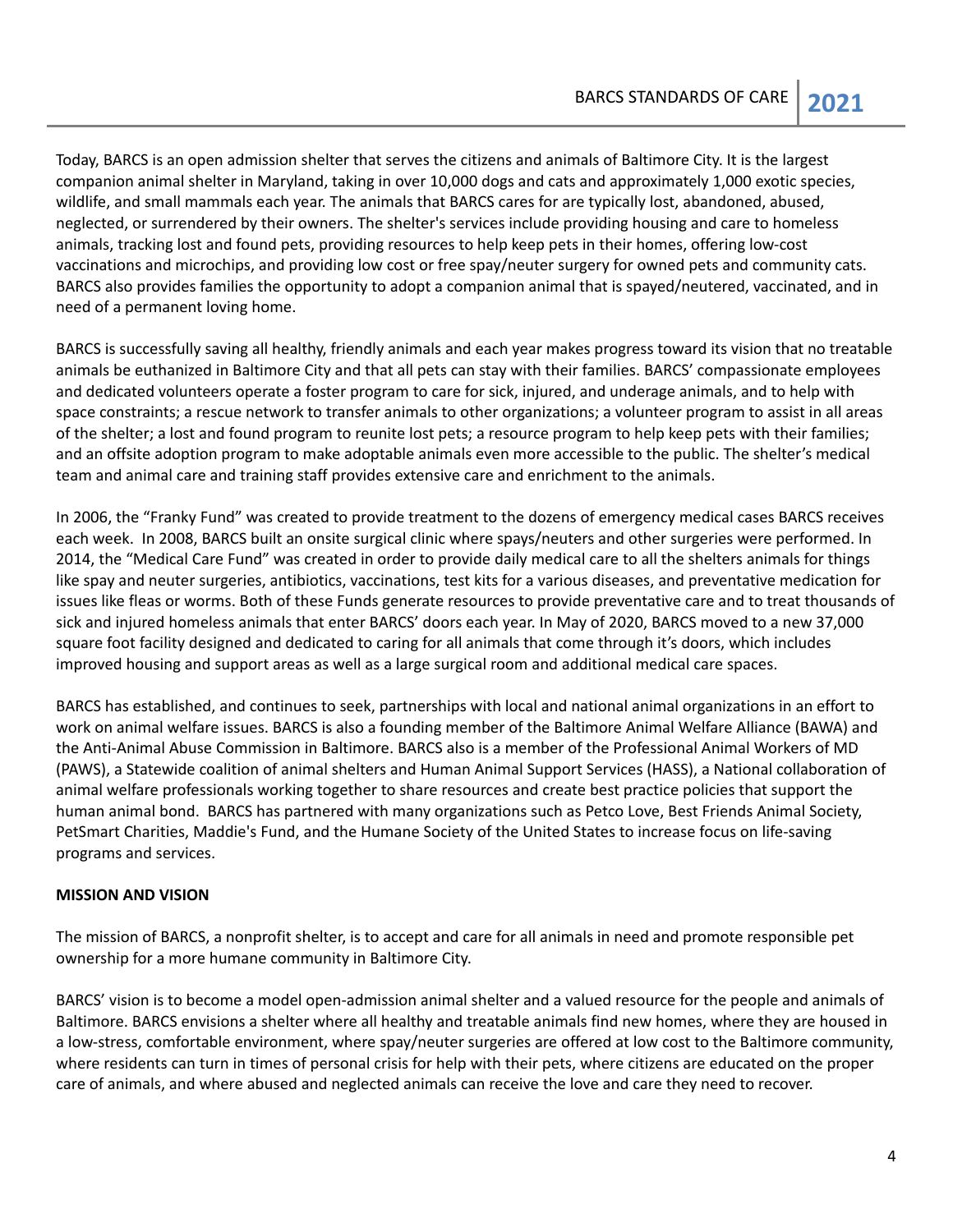Working in close partnership with the City, other rescue organizations and shelters, local veterinarians, and the citizens of Baltimore and beyond, BARCS is confident that it can and will achieve its goals.

BARCS is committed to providing humane care and meeting the needs of every animal that enters its doors. The capacity for care at BARCS is a maximum of 250 animals in shelter. This encompasses physical space in the shelter, as well as sufficient staff for cleaning, enrichment, medical and behavioral care (see Appendix B organizational chart). BARCS has developed many lifesaving programs that allow the organization to function at a level where every animal has an individualized plan for care while at the shelter, where they are fast-tracked toward a positive outcome when possible, and where their five freedoms can be met. The five freedoms are:

- 1. Freedom from Hunger and Thirst by constant access to fresh water and a diet to maintain full health and vigor.
- 2. Freedom from Discomfort by providing an appropriate environment including shelter and a comfortable resting area.
- 3. Freedom from Pain, Injury or Disease by prevention or rapid diagnosis and treatment of identified disorders.
- 4. Freedom to Express Normal Behavior by providing sufficient space, proper facilities and companionship.
- 5. Freedom from Fear and Distress by ensuring conditions and treatment that avoid mental suffering.

#### <span id="page-4-0"></span>**ORGANIZATIONAL STRUCTURE**

BARCS is run by an Executive Director under the direction of the Board of Directors. The Board of Directors consists of individuals who are committed to the mission of the organization and play a crucial role in the governance of the organization. The Board of Directors is responsible for working with the Executive Director to determine the mission for the organization and monitor the organization's management, financial, and programmatic performance. The Executive Director is responsible for the day-to-day operations of the shelter. All operational staff and volunteers report to the Executive Director via the Director of Operations and their respective Managers.

BARCS employs talented professionals who conduct the day to day operations of the shelter. (See Appendix B for organizational chart.) Staff positions range from the animal care staff focusing on the day to day needs of the animals to the customer service representatives working directly with the public. BARCS' present staffing is as follows:

#### Management Team:

The Executive Director is the chief executive officer of BARCS and the chief spokesperson for BARCS. The Executive Director is responsible for the overall management of BARCS and is the liaison to Baltimore City and the Board. In addition the Executive Director is responsible for resource and program development, external relations (including public representation of BARCS), government relations, and development of new ideas and programs. The Director of Operations, Director of Community Engagement, Director of Veterinary Medicine, and the Director of Finance and Human Resources, Director of Shelter Advancement, and Director of Special Projects work together with the Executive Director to carry out the programs.

Medical Staff: The Medical staff provides preventative care, surgery, and medical treatment to every animal that enters the shelter. All medical protocols used at BARCS are developed and/or approved by the Director of Veterinary Medicine; these include, but are not limited to: intake procedures, selection of medications and biologics, euthanasia technique, special diets and feeding, health assessments, and the use of cleaning compounds. Additionally, the Director of Veterinary Medicine is responsible for placing an animal, room, or shelter under quarantine and deciding when that quarantine is lifted.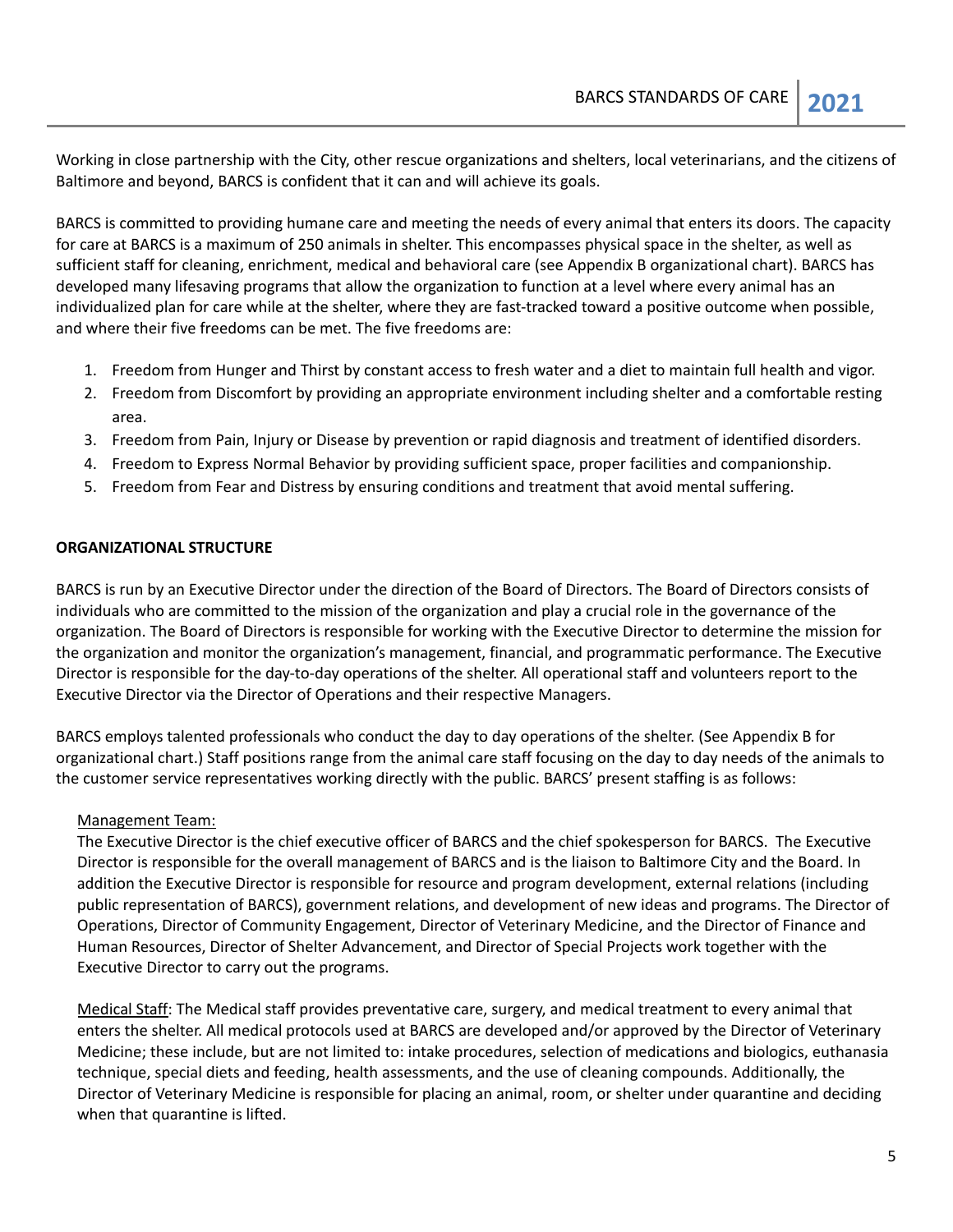Animal Care Staff: The Animal Care staff provides care and enrichment for the animals at BARCS. Their duties include, but are not limited to: providing food and water to the animals, providing clean housing and enrichment, doing laundry, and general cleaning of kennel areas. They assess animal behavior, create training and enrichment plans for special cases, conduct playgroups and assist pet owners in our BARCS alumni program and pet retention program. They also show animals to potential adopters and assist owners with finding their lost companions.

Program Staff: The Program staff responsibilities include assisting guests in the adoption process and teaching responsible pet ownership both at the shelter and at offsite adoption events. Program staff also manage the dog and cat foster programs, alternative placement for cats needing a non-traditional home, and they coordinate the transfer of animals to rescue partners. Also a part of the program department is the Baltimore Community Cat Program team who works with caretakers throughout the City to trap outdoor cats for spay/neuter and vaccinations and then returns them to their outdoor homes.

Community Resource Staff: Community Resource Representatives are responsible for the administrative work of the shelter and they work directly with the customers. They provide advice and resources to pet owners to help keep pets with their families. Their responsibilities also include, but are not limited: to working with customers who are potential adopters, claiming lost pets, redeeming animals impounded by Animal Control, and purchasing pet licenses. Additionally, they answer phone and email inquiries from the public and handle all data entry and customer transactions.

Community Engagement Staff: The Community Engagement staff conducts all communication and fundraising activities to ensure awareness and the future growth of the organization. Their duties include, but are not limited: to developing and executing annual fundraising plans, exploring alternative funding sources, writing grants, managing events, and cultivating and nurturing relationships with corporate sponsors, foundations, and individual donors. They further manage all communications including BARCS website, social media, mailings, literature, and media.

Volunteer Staff: BARCS depends on the support of volunteers every day. The volunteers assist in the daily operations of the shelter and their duties include, but are not limited to: walking dogs, socializing cats, cleaning kennels, assisting in surgery, assisting in medicine, interacting with customers, introducing animals to potential adopters, working our low cost public vaccinating and microchip clinic, and working at community events to raise funds and awareness for BARCS.

A manager leads each department. All of the managers together compose BARCS' managerial staff who report directly to the Director of Operations and the Executive Director.

An organizational chart is included as Appendix B.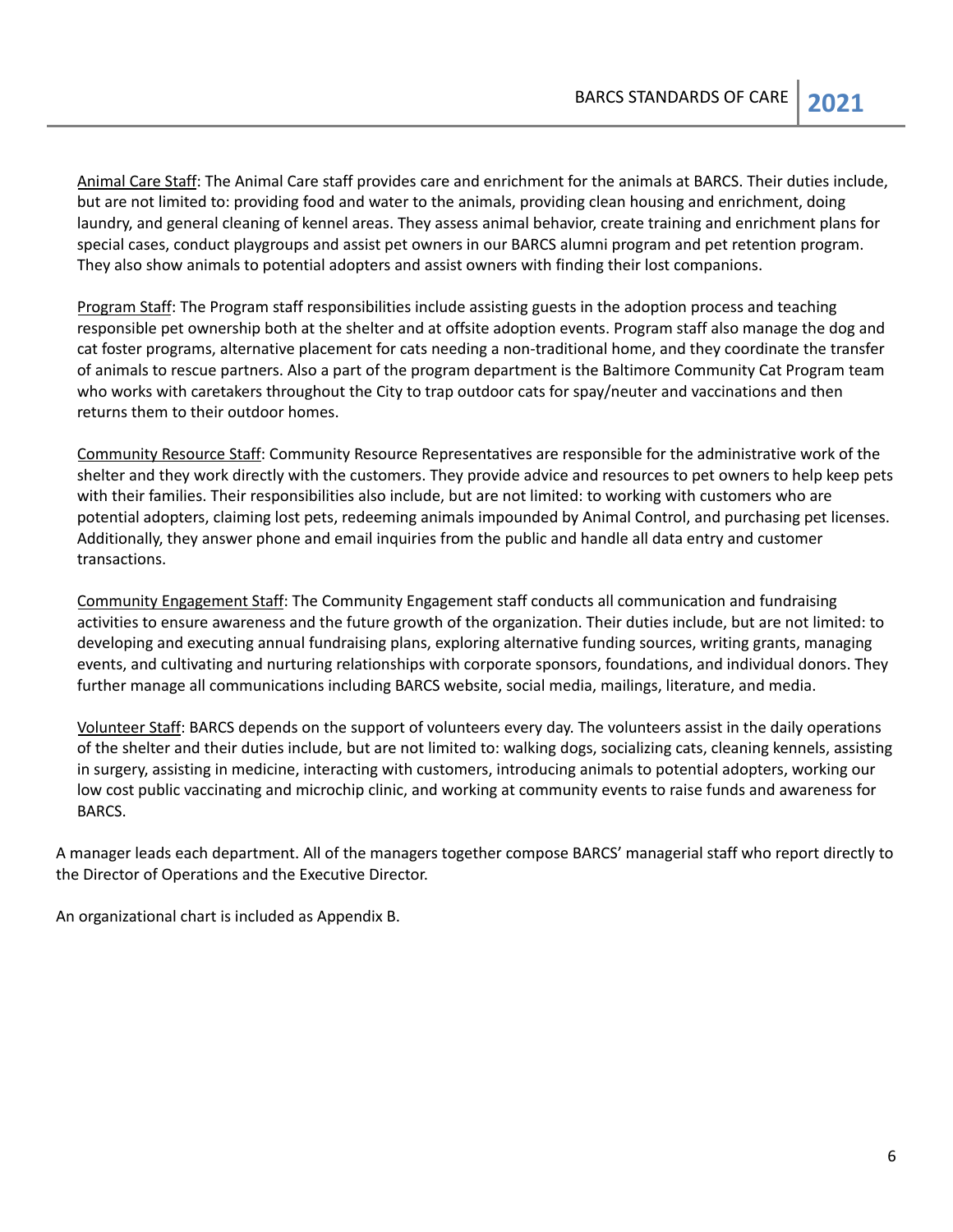## **Standards of Care**

#### <span id="page-6-1"></span><span id="page-6-0"></span>**I. ANIMAL HOUSING**

#### **A. DOGS AND CATS**

#### **1. Cage Size, Design and Materials**

Cage Size – Primary enclosures must provide sufficient space to allow each animal, regardless of size, to make normal postural adjustments (e.g., turn freely and easily stand, sit, stretch, move their head, without touching the top of the enclosure; lie in a resting position with limbs extended; be able to get away from defecation, and move about and assume a comfortable posture for feeding, drinking, urinating and defecating). Food, water bowls and litter boxes (for cats) should not impede the animal's ability to stretch out. Dogs should be able to hold their tails erect when in a normal standing position.

Design – The primary enclosures must be structurally sound and maintained in safe, working condition to properly confine animals, prevent injury, keep other animals out, and enable the animals to remain dry and clean. There must not be any sharp edges, gaps, or other defects that could cause injury or trap a limb or other body part. Secure latches or other closing devices must be present. For cats, vertical as well as horizontal dimensions are important, as cats show a preference for spending time on raised surfaces and high structures rather than on the floor. Therefore, perches, dens, or a shelf are available in all cat cages.

Materials – Only non-porous surfaces that can be easily disinfected and that are durable enough to withstand repeated cleaning are used in all animal areas.

In certain situations, the above requirements are not practical or appropriate. These situations include:

- transport;
- decreased space required for medical reasons as determined by a BARCS veterinarian;
- temporary pre/post-surgical confinement (24-48 hours total); and
- intake processing;
- large intake of animals at one time due to impoundment from Animal Control, public emergency/disaster, etc

#### **2. Ventilation and Air Quality**

The standard acceptable level of air exchange 10-20 room air exchanges per hour with fresh air. To ensure proper function, air handler maintenance is performed in the spring and fall of each year and air filters are changed at least twice a month by the City of Baltimore.

#### **3. Temperature and Humidity**

Temperatures are maintained between 60 and 80 degrees Fahrenheit. Relative humidity ranges from 30% to 70%.

Adjustments in temperature and humidity due to individual breed, hair coat, medical condition, and age are made as needed. This is typically accomplished by relocating the animal, adjusting the thermostat, and providing fans or warmer bedding materials.

#### **4. Drainage**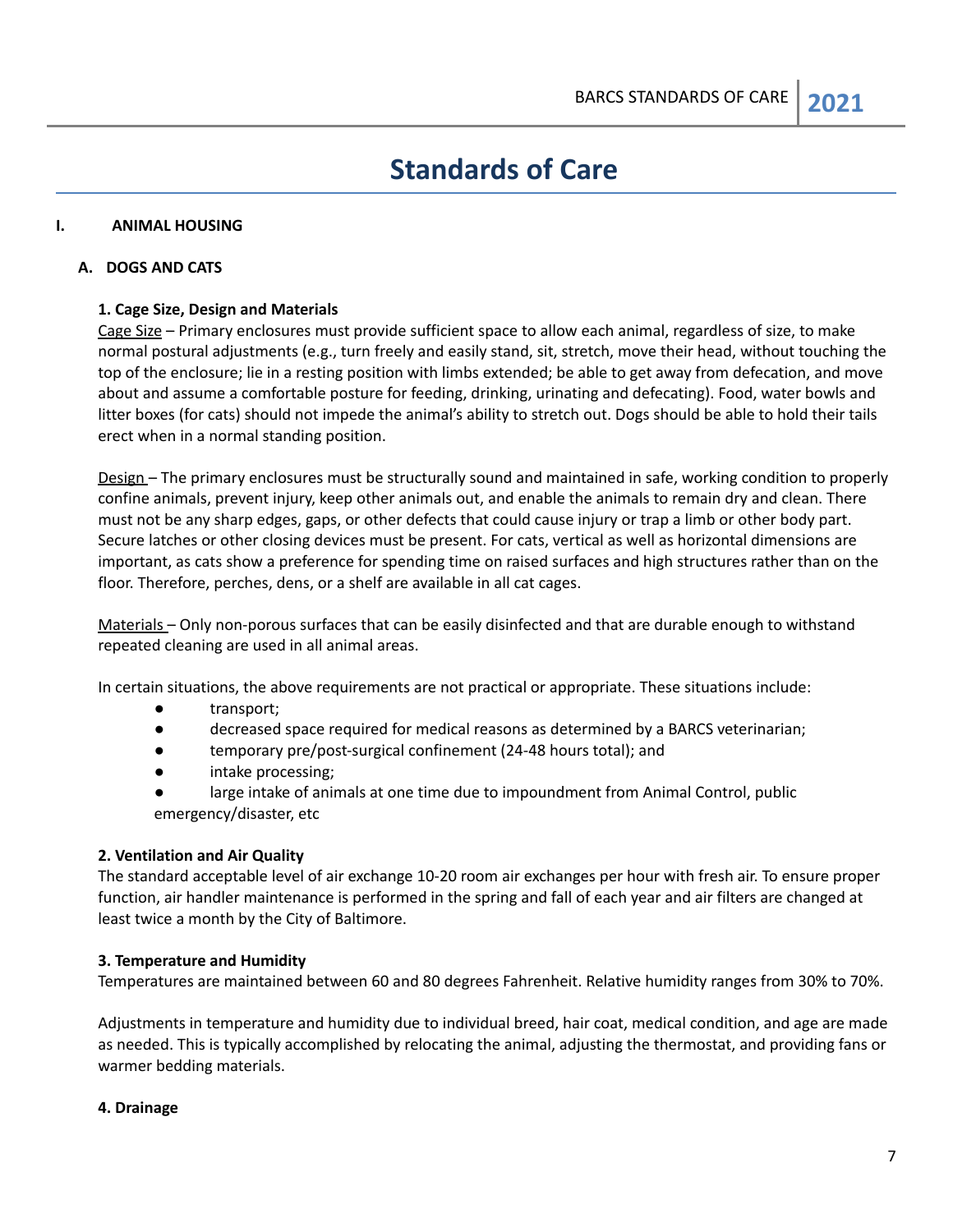Drains function properly to readily remove waste and water from dog kennels and from all other rooms of the shelter.

#### **5. Lighting**

Facilities should be designed to offer as much natural light as possible, but when artificial light is the only source it should approximate natural light in composition, duration, and intensity. Periods of darkness are equally important and should mimic as closely as possible the natural pattern of sleep. Lighting is provided in each animal room during the day and turned off at the end of the day to mimic natural light cycles.

#### **6. Noise Control**

Loud and sudden noises can cause stress to shelter animals and staff. The following steps to help reduce noise and are taken wherever possible:

- Housing dogs and cats in separate areas, ideally with no ability for either species to hear one another.
- Adjusting the public address system in each animal room to the lowest decibel level practical.
- Educating the staff and public about the need to speak softly around the animals.
- Reducing dog barking by providing enrichment for the dogs.
- Maintaining all mechanical equipment in good working order to reduce noise and vibration.

#### **7. Emergency Equipment**

An up-to-date list of necessary safety and emergency equipment is maintained by the Animal Care Manager at all times. The Animal Care Manager is responsible for ensuring that the appropriate equipment is available, maintained in good working order, and stored in the proper location when not in use. The Animal Care Manager is also responsible for ensuring that all necessary staff and volunteers are properly trained to handle and use the equipment. Emergency drills are conducted on a regular basis and a record is made and stored that describes the event, the outcome of the drill, and any resulting actions that are needed.

#### **8. Standard Enclosure Items**

The following standard enclosure Items are in every cage unless specified otherwise by a staff veterinarian:

- Appropriately sized clean water and food bowls;
- Clean bedding;
- Elevated resting place;
- Assigned carriers for cats (stored in, above or near each cage); and
- Appropriately sized and clean litter boxes for cats.

#### **9. Feeding and Watering**

Dogs and cats are fed two times daily with dry food according to age and weight. Kittens under 12 weeks of age are given constant access to dry food. Canned food is provided to puppies (10 weeks and younger), two times daily for felines, nursing mothers, and other dogs as directed by a staff veterinarian. Feeding schedules and special diets are prescribed by the staff veterinarian as needed. Clean water is available at all times unless directed otherwise by a staff veterinarian.

### **10. Enrichment**

Enrichment items are defined as items or actions that stimulate normal behavior and reduce stress and boredom.

Enrichment items are provided to all animals unless otherwise prescribed by a staff veterinarian. All new enrichment items must be approved by the Veterinary Medical Director. Once approved, the item can be used, as needed, by Animal Care staff.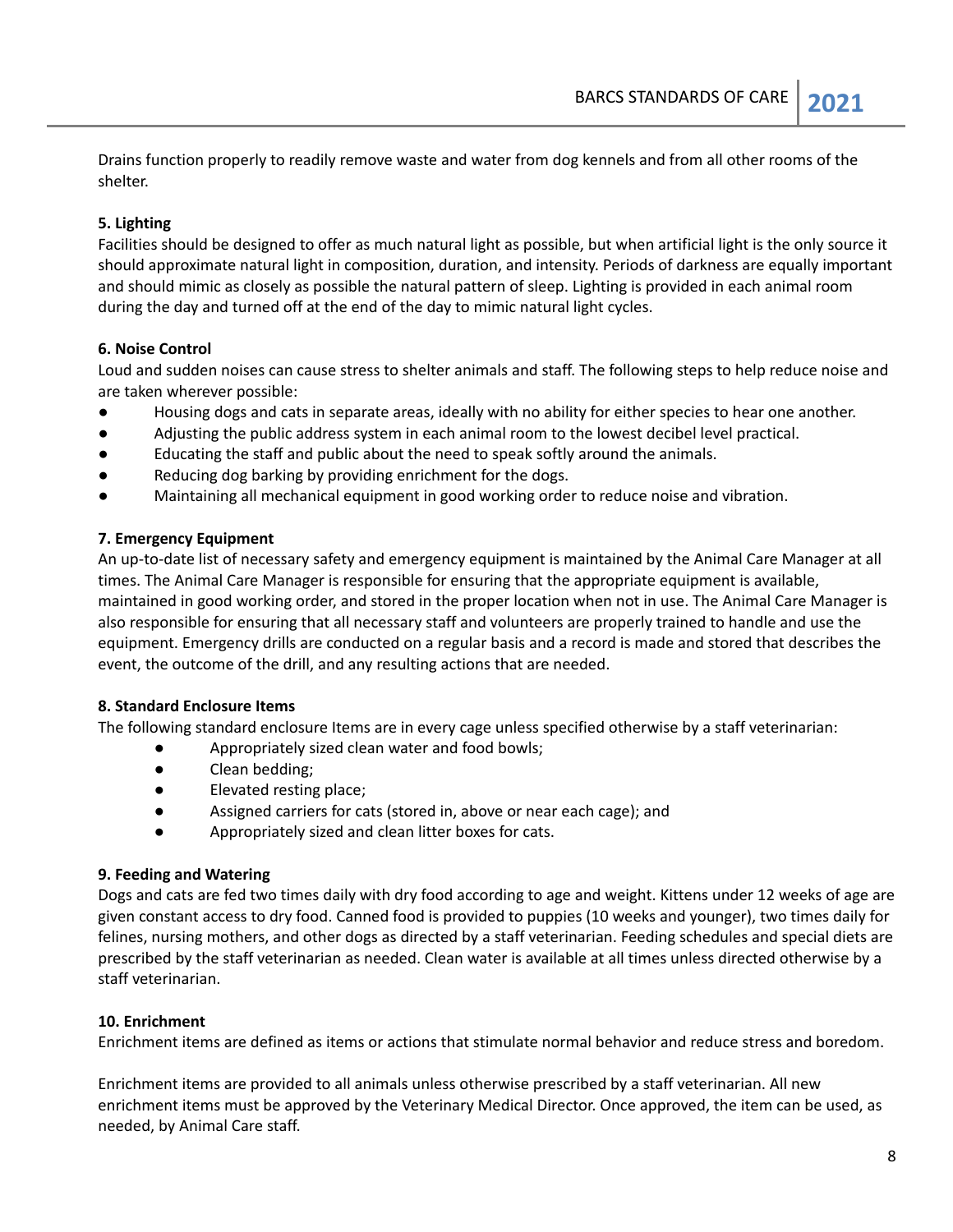Play Groups for the dogs in the shelter are used as part of a comprehensive enrichment program to provide an outlet for energy and promote positive social interactions. The purpose of this program is to allow dogs to express normal social behavior and for staff to observe the dogs' interactions. There are many benefits of playgroups, including reduction in stress, barrier reactivity and on-leash reactivity. Playgroups also improve adoptions by providing information about how an individual reacts with other dogs, and it helps our rescue partners accept animals into their programs. Play Groups are overseen by the Assistant Director of Animal Care and guidelines for playgroups follow Aimee Sadler's "Success through Socialization'' program.

Dogs selected to participate in play groups must be at least 5 months old, not on medications for upper respiratory infection, and screened prior to entering the yard for signs of aggression. Dogs are admitted at the discretion of the Play Group leader based on their knowledge of the dog's behavior and comfort level.

#### **B. EXOTICS**

Animals brought to BARCS that are not dogs or cats are hereafter referred to as exotics. This category includes, but is not limited to: farm animals, birds, gerbils, hamsters, ferrets, rabbits, lizards, snakes, opossums, turtles, raccoons, squirrels, and fish.

In most cases, exotics are housed at the facility for less than 72 hours. A staff veterinarian or the Veterinary Technician Manager will determine all aspects of care for exotics, including cage size, temperature, humidity, feeding, and other care decisions. The Program Manager maintains a contact list of experts for exotics.

#### <span id="page-8-0"></span>**II. CAGE INFORMATION**

Every cage contains a cage card detailing basic information about each animal occupying the cage, including name, identification number, breed, age, gender, spay/neuter status, date of intake, reason for intake, physical description, and cage number.

Every dog cage also contains a behavior and feeding chart that is used to monitor the animal on a daily basis, as well as enrichment charts used to track the enrichment the animal receives throughout a given day. For cats, these charts are kept in a binder in their respective cat room.

Additional cage signs may be used to provide essential information regarding medical conditions, behavioral concerns, handling notifications, or the animal's status, including availability for adoption, pending investigations, and any quarantine information. The information on these signs supersedes any other cage cards.

#### <span id="page-8-1"></span>**III. SANITATION**

This document uses the word "sanitation" to mean a combination of cleaning and disinfection. BARCS maintains sanitary conditions to prevent the transfer of disease, which could result in an outbreak that could potentially lead to the closure of a portion or all of the facility. Proper sanitation is the foundation of every preventative medicine program.

#### **A. DEFINITIONS**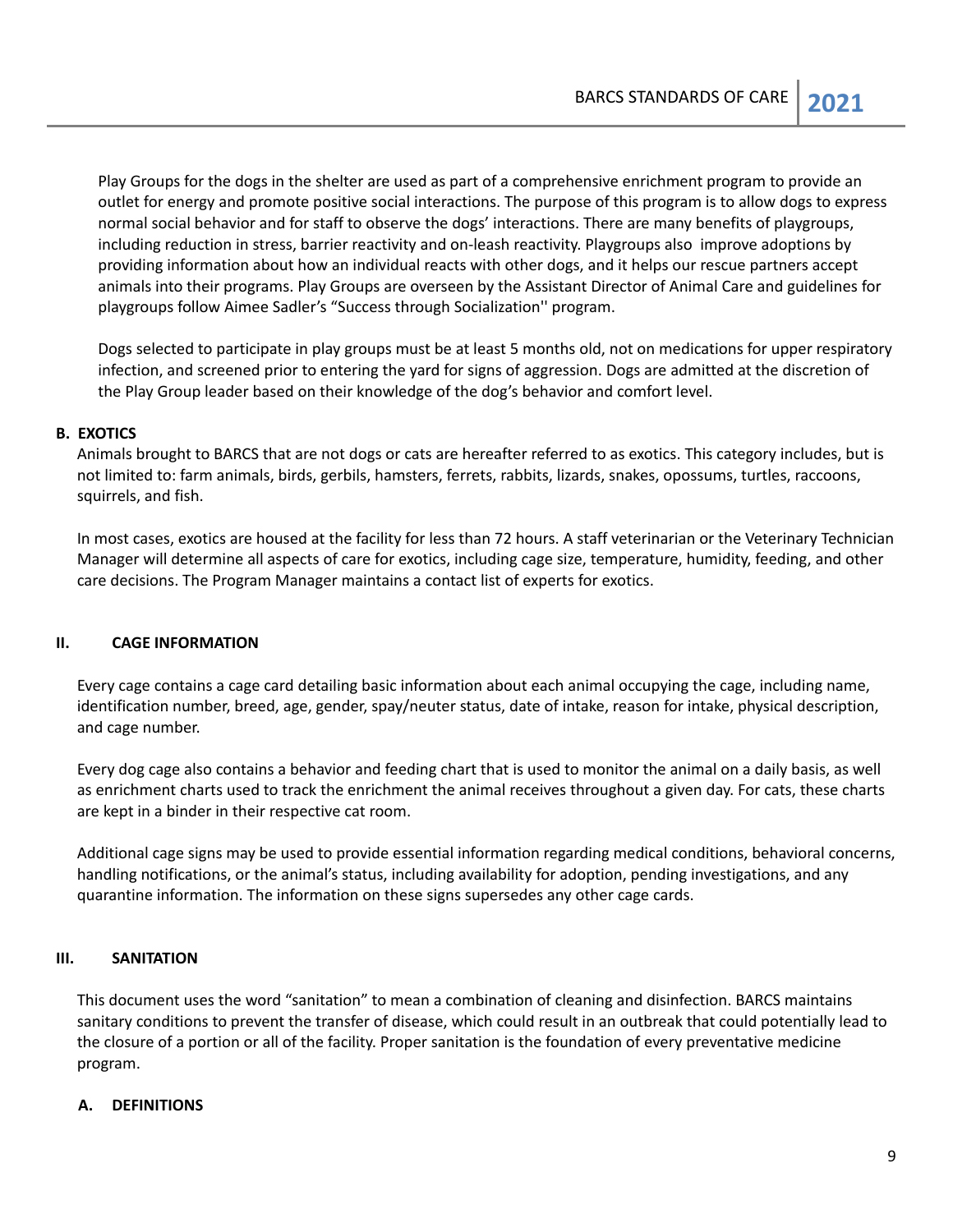**1. Cleaning -** The act of physically removing organic matter (feces, urine, food particles, etc). An area that has been cleaned should look physically and visibly free from debris. However, harmful pathogens may still be present after cleaning.

- **2. Disinfection -** The process of killing pathogens in a given area.
- **3. Sterilization -** The killing of all microbes; this is what is done for surgical instruments.

#### **B. PROCEDURES**

#### **1. Shelter in General**

All common area floors are swept and disinfected every morning and throughout the day as needed, using disinfectants approved by the Veterinary Medical Director. Urination or defecation "accidents" on common area floors are cleaned up and disinfected immediately.

Garbage, trash, and recycling are placed in appropriate bins and removed at the end of each day and throughout the day as needed.

#### **2. Dog Cages**

Dog cages are fully cleaned and disinfected every day, with the animal removed from the cage. All enclosure items, with the exception of Kuranda beds, are replaced daily. Kuranda beds are cleaned with the cage.

After the initial cleaning, dog cages are spot cleaned throughout the day as needed.

The cages of healthy puppies are cleaned first, followed by healthy dogs, sick puppies, and sick dogs.

Dog cages that house a seriously ill animal with an infectious disease are cleaned per specific guidelines set by the Veterinary Medical Director; this often includes multiple disinfections. This work may be done with the assistance of cat staff to minimize the potential for disease transfer to other dogs within the shelter.

Floors in dog areas are swept and disinfected each day, and throughout the day as needed.

#### **3. Cat Cages**

Cat cages are spot-cleaned daily. Cats are left in cages during cleaning when possible and only when chemicals are not being used. New litter is provided and food and water bowls are cleaned and refilled. If the bedding is not soiled or wet, it is shaken out and reused for the same cat. The cage and perches are wiped clean with a paper towel without cleansers. In some cases, additional cleaning of the cage may be required and the cat may be removed.

After the initial cleaning, litter boxes and/or cages are spot-cleaned as necessary throughout the day.

All cat cages are fully cleaned and disinfected prior to placement of a new cat.

The cages of healthy kittens are cleaned first, followed by healthy cats, sick kittens, and sick cats.

Cat cages that house animals with a known infectious disease are cleaned as prescribed by the Veterinary Medical Director. This may require multiple disinfections and the assistance of the dog staff to minimize the possibility of disease transfer to other cats in the facility.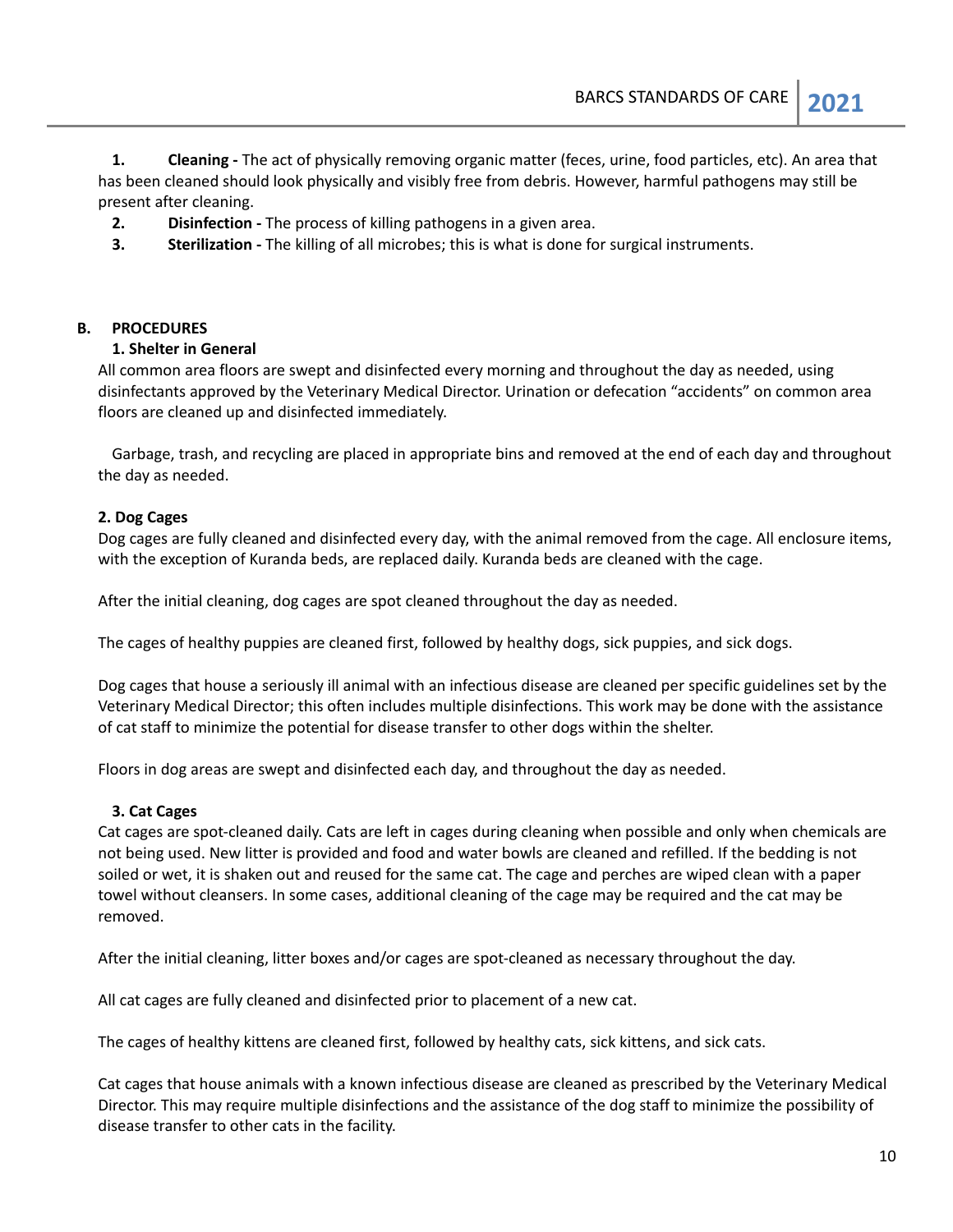Floors in cat areas are swept and disinfected each day and throughout the day as needed.

#### **4. Surgical Areas**

All surgical areas, including the prep area, surgical tables, and the recovery area are fully cleaned and disinfected daily. Floors are swept and disinfected each morning before starting surgery, and throughout the day as needed.

Surgical instruments are cleaned and then sterilized after each usage.

#### **5. Rainbow Room**

All areas of the Rainbow Room, including tables and counters, are fully cleaned and disinfected daily. Floors are swept and disinfected each morning, and throughout the day as needed.

#### **6. Intake/Exam Rooms**

Intake rooms are cleared of any used carriers, boxes, and crates throughout the day and each evening. All counters and cat cages are fully cleaned and disinfected daily. The intake area for dogs is cleaned and disinfected between each dog. Floors are swept and disinfected each morning and throughout the day as needed.

Intake equipment, including cages, is cleaned and disinfected after each usage.

#### **7. PUblic Service Area**

The receiving area is cleared of any used carriers, boxes, and crates each evening. All counters and shelves are fully cleaned and disinfected daily. Floors are swept and disinfected throughout the day as needed and at the end of each day. Any urine or feces on floors or counters is cleaned up and disinfected immediately.

#### **8. Laundry Room**

Laundry is washed and dried, folded, and stored throughout the day. Any unfinished laundry at the end of the day is stored in sealed hampers or bagged and sealed.

#### **9. Crates and Carriers**

Occupied crates and carriers used for temporary housing of animals are spot cleaned as needed. All crates and carriers are fully cleaned and disinfected prior to being used for a new animal. Crates and carriers used for animals carrying infectious disease are marked appropriately and are disinfected three times.

#### **10. Outdoor Areas**

Feces is picked up immediately and placed in outside, lined trash cans. These cans are bagged daily and taken to the dumpster.

Certain outdoor areas may be temporarily closed per directives from a staff veterinarian.

#### **11. Personal Hygiene**

Hand washing is the most effective method of preventing the transfer of germs that can cause illness in both people and animals. While hand disinfectants are useful, thoroughly washing hands with soap and water is the most effective means of preventing the transfer of germs to other people and to animals.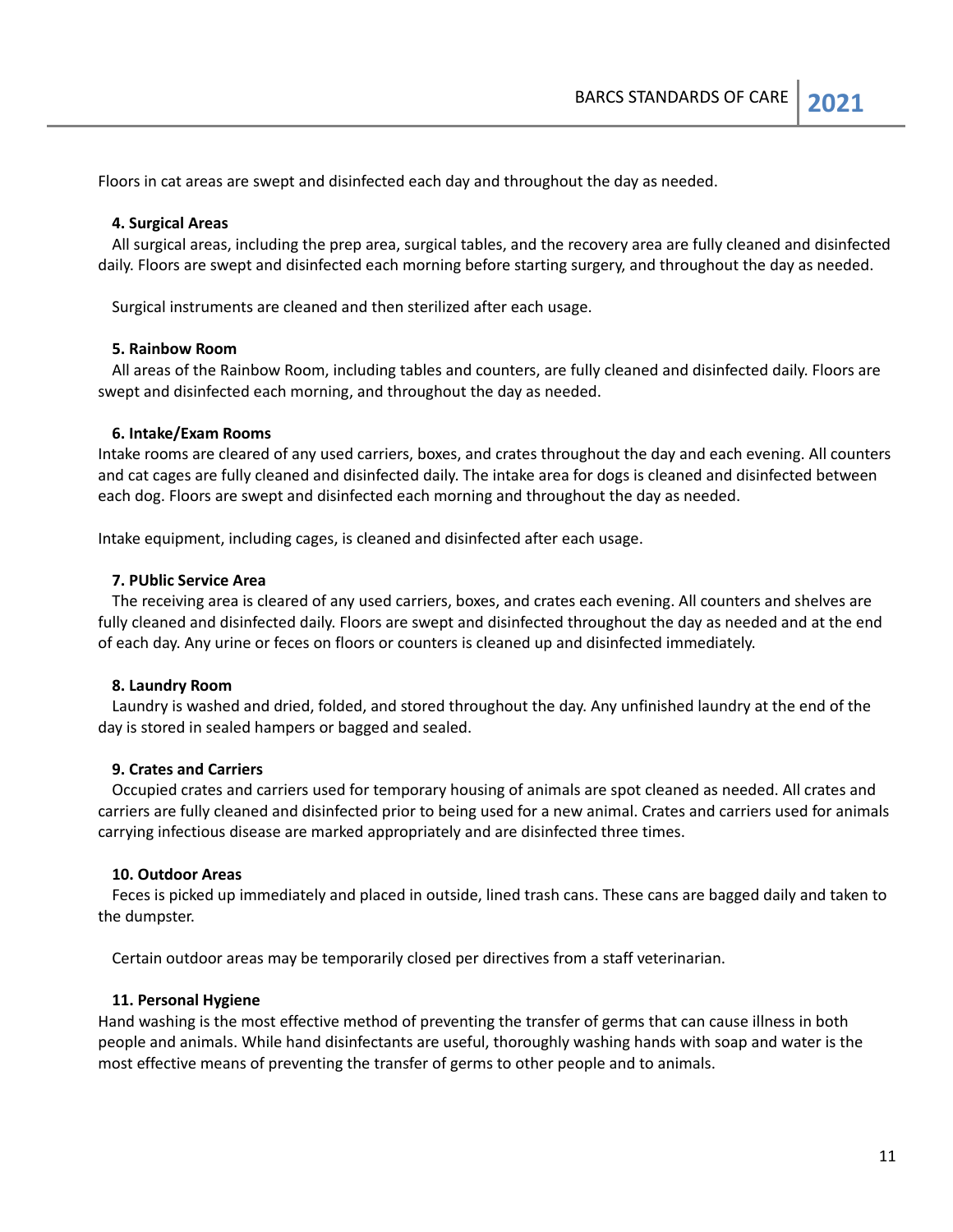Staff arrives at work in clean clothes and has a change of clothing available as necessary. Protective gear such as disposable gloves, masks, shoe covers, gowns, and eyewear are available for use as needed or as directed by the Veterinary Medical Director.

#### **C. PEST AND RODENT CONTROL**

#### **1. Exterminators**

Regular extermination services, using safe and humane methods, are performed twice each month. All humane rodent traps will be checked and emptied daily.

#### **2. Animal Food**

Dog food in cages is picked up before the shelter closes each night, with the exception of food for puppies and nursing mothers or at the discretion of BARCS Veterinarians.

Dishes and enrichment items brought to the kitchen for washing are emptied of all food and organic matter before being placed on counters. All food is stored in sealed containers, including dog and cat treats.

#### **3. Garbage and Trash**

All non-recyclable refuse is collected and put in trash bags each evening. All garbage and trash bags are removed from the building prior to closing.

#### <span id="page-11-0"></span>**IV. INTAKE PROCEDURES**

Upon arrival, dogs are placed in our dog intake area and cats (not selected for Trap Neuter Return, TNR) are placed in the cat intake room. When the intake process has been completed, they go into a cat room. No cat is left in a carrier for more then 1 hour. If the intake process can not be performed right away, the cat is placed in a cage within the intake room and given access to water and a litter pan until the intake process is completed. Animals less than four months of age are provided food immediately upon arrival, and animals over four months are provided food within two hours of arrival. Dogs that Animal Control brings in overnight and that are placed in temporary cages are walked when staff arrives in the morning. The intake process is completed within 24 hours and the animal is moved from the temporary cage to kennel runs and cat suites as appropriate.

#### **A. DOGS AND CATS**

An animal's general physical condition is evaluated upon arrival and any emergency medical issues are addressed immediately. The animal is weighed, the age is estimated, and its nutritional needs are determined. Each animal is checked for identification: e.g. microchip, tattoo, tags, etc. The animal is vaccinated and parasite controls are administered. The general behavior of the animal is also assessed. A record is established in the BARCS database for the animal and all information is entered immediately. Housing is assigned and entered into the BARCS database and a kennel card specifically identifying that animal is posted on the cage.

#### **B. EXOTICS**

An animal's general physical condition is first evaluated and emergency medical issues are addressed immediately upon arrival. The physical and nutritional needs are assessed, and the animal is assigned appropriate housing. If proper housing and/or care cannot be provided to the animal by BARCS, every attempt is made to place the animal with a rescue, zoo, or aquarium immediately.

#### **C. COMMUNITY CATS**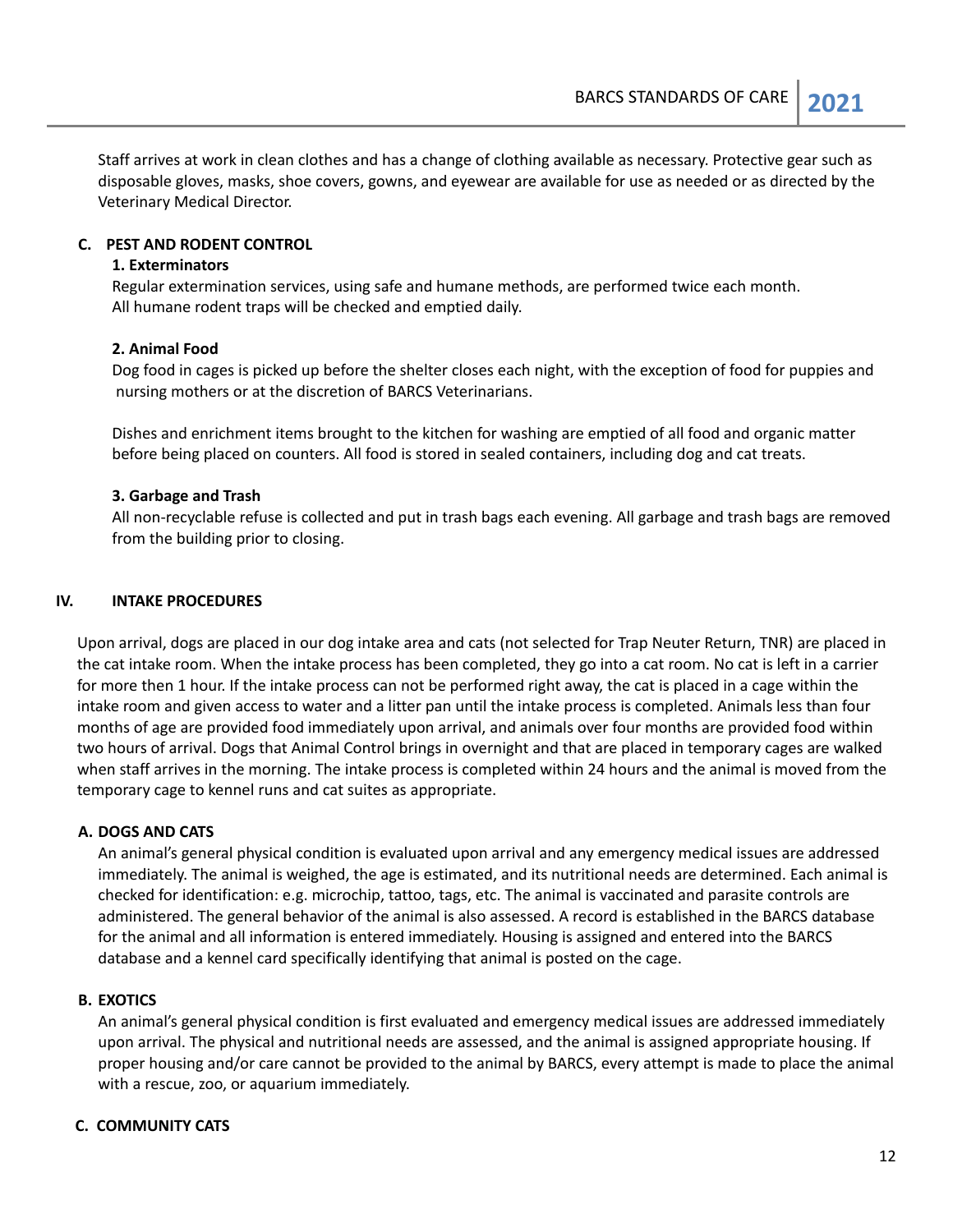Cats are evaluated upon arrival by a manager, vet tech, or BARCS community cat team to determine eligibility for the Trap Neuter Return (TNR) program. These cats must appear healthy, over 3 pounds and 3 months of age, of good body weight and have lived outdoors. Cats that are eligible for the program are placed into cat traps that are lined with newspaper, given food and water and placed in the Community Cats room. These cats are scheduled for surgery as soon as possible. Cats that have minor medical conditions may be held and treated prior to scheduling surgery and return.

#### <span id="page-12-0"></span>**V. ANIMAL HANDLING**

#### **A. PROPER RESTRAINT**

Proper handling protects animals and people from injury and minimizes stress for all. Handling an animal is carried out as humanely as possible by trained staff. The type and amount of restraint used must be appropriate for the individual animal and the specific situation. In all cases, the minimal amount of physical restraint needed to accomplish the task without injury to people or animals is used. Thus, all animal handlers are trained in proper restraint with emphasis on how to use the minimum amount of restraint required.

#### **B. EQUIPMENT**

Examples of equipment used for animal restraint are as follows: leashes, collars, muzzles, control poles (used for dogs only), towels, squeeze cages, traps, cat nets, pole syringes, wall rings, tie-outs, and cat gloves.

#### **C. EVENTS**

Animal handlers at events are required to complete the appropriate animal training (dog walking and/or cat socialization training) as well as reading and signing the events training materials. Each handler is approved for independent animal handling at events.

#### **D. DOG WALKING**

Dog walkers are required to complete dog walking training and be approved for independent dog walking.

#### **E. CAT SOCIALIZING**

Cat handlers are required to complete cat socialization training and be approved for independent cat handling.

#### **F. PUBLIC INTERACTION**

Persons handling animals and interacting with the public at the shelter are required to complete the appropriate animal training (dog walking and/or cat socialization training) as well as matchmaking training, and be approved for independent matchmaking. All public interaction is done in a safe and humane manner and in a way that does not cause undue stress or harm to the animal or the public.

#### **G. FERAL CATS**

Special consideration is given to the housing and handling of feral cats. Appropriate use of cage covers, cat dens, traps, squeeze cages, and sedatives can minimize stress and greatly reduce risk of injury to the animal or handler. Feral cats may be housed only for spay/neuter through the Community Cat Program, while attempting to locate the caretaker, provide medical treatment, or find a suitable barn placement. Feral cats that cannot be released due to health and/or cannot be safely handled for treatment, may be euthanized.

#### **H. BEHAVIOR**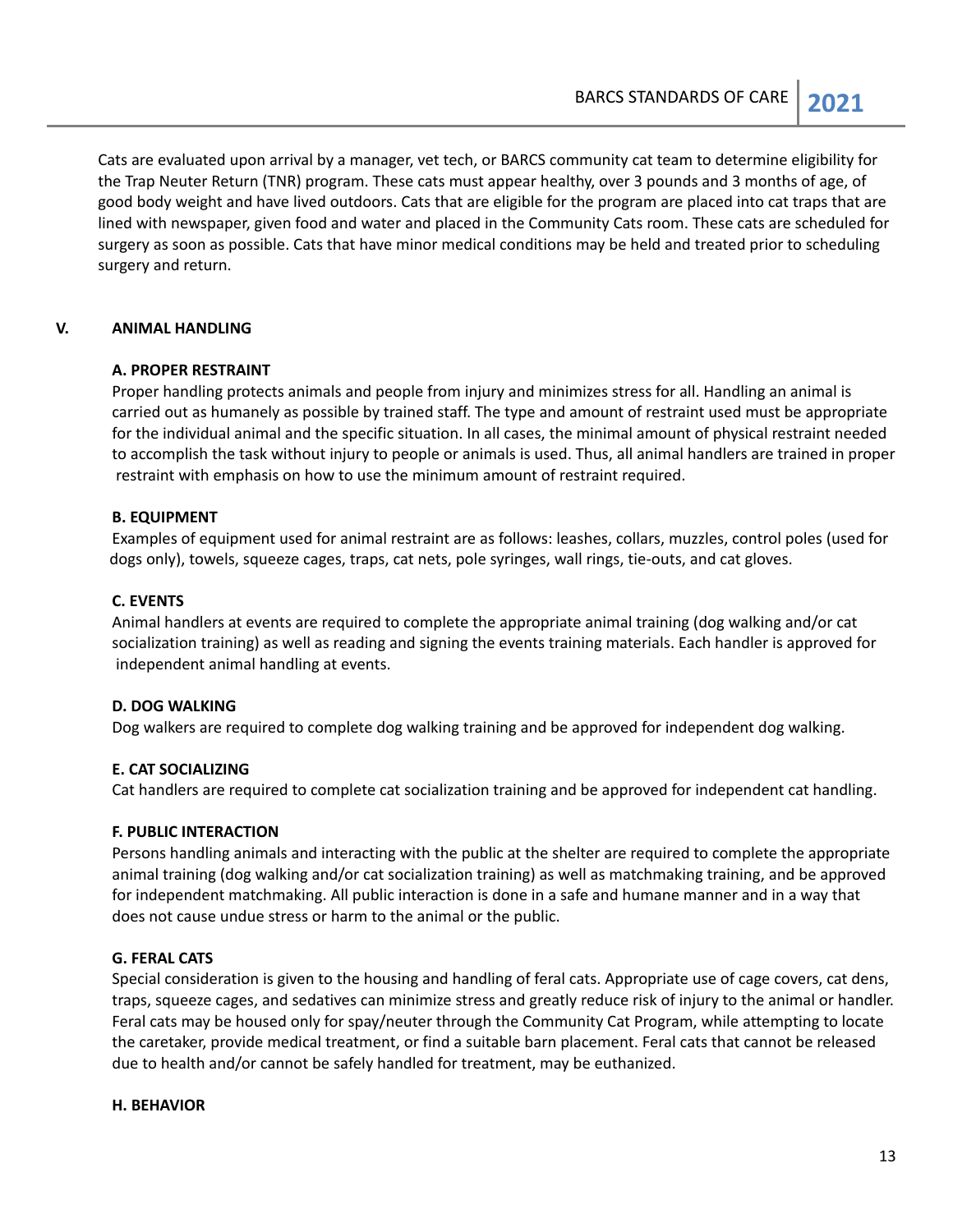The assessment of each animal's behavior begins at the time of intake and continues until the final disposition. An animal's behavior will vary based on its prior experiences, the situation it was recently removed from, the adjustment period in a new environment, etc. BARCS staff and volunteers monitor each animal's behavior daily through all types of interactions.

#### **I. DANGEROUS ANIMALS**

BARCS goes to great lengths to ensure that the environment is safe for both humans and animals. Some animals present a higher risk of injury to people and other animals, including those with known bite or scratch histories, venomous snakes, reptiles, various types of wildlife or exotic animals, and animals that are anticipated to be aggressive. Special housing considerations are given to these animals and only specially trained staff is allowed to handle them.

Every effort is made to transfer exotic animals and wildlife to a facility with expertise in their handling and care as quickly as possible.

Animals with a known bite history are housed in dog or cat bite quarantine rooms, where only assigned staff can clean, feed, and handle them. Animals displaying threatening or dangerous behaviors on intake may be placed in the general population with special precautions and appropriate signage in order to give them time to settle in.

Dogs known to be highly aggressive are housed in such a way that they can be shifted from one cage to another using a shift door, thus preventing the possibility of the dog getting loose and minimizing danger to staff handling these animals. Only qualified staff handles these animals.

BARCS will not knowingly place an animal with aggressive tendencies or that has been deemed dangerous or vicious into the adoption program.

#### <span id="page-13-0"></span>**VI. VETERINARY CARE**

#### **A. PREVENTATIVE MEDICINE**

The Medical Staff focuses on the prevention of disease and rapid diagnosis and treatment of ill and potentially contagious animals. Preventative measures are accomplished through the use of appropriate vaccination protocols, internal and external parasite control, and nutritional support (proper nutrition for stage and state of the animal). All medical protocols are carried out by Veterinarian Technicians under the direction of the Veterinary Medical Director. Licensed veterinarians perform complete physical examinations and surgeries, as well as prescribe medications and nutritional changes to diet. Veterinary Technicians, however, are trained and able to make initial assessments of animal condition, convey this information to a staff veterinarian, and administer care as prescribed by that veterinarian.

Individual animals are assessed for their state of health and nutritional status, as well as the population as a whole. Individual animals, groups of animals, and whole rooms may be placed under quarantine. The decision to quarantine a room and the length of quarantine are made under the direct supervision of a staff veterinarian and overseen by the Veterinary Medical Director. The population is evaluated daily for contagious and infectious diseases and the decisions made are based on individual as well as population needs.

Emergencies are evaluated as quickly as possible. Animals may be treated at the shelter, humanely euthanized, or sent to a participating Franky Fund hospital.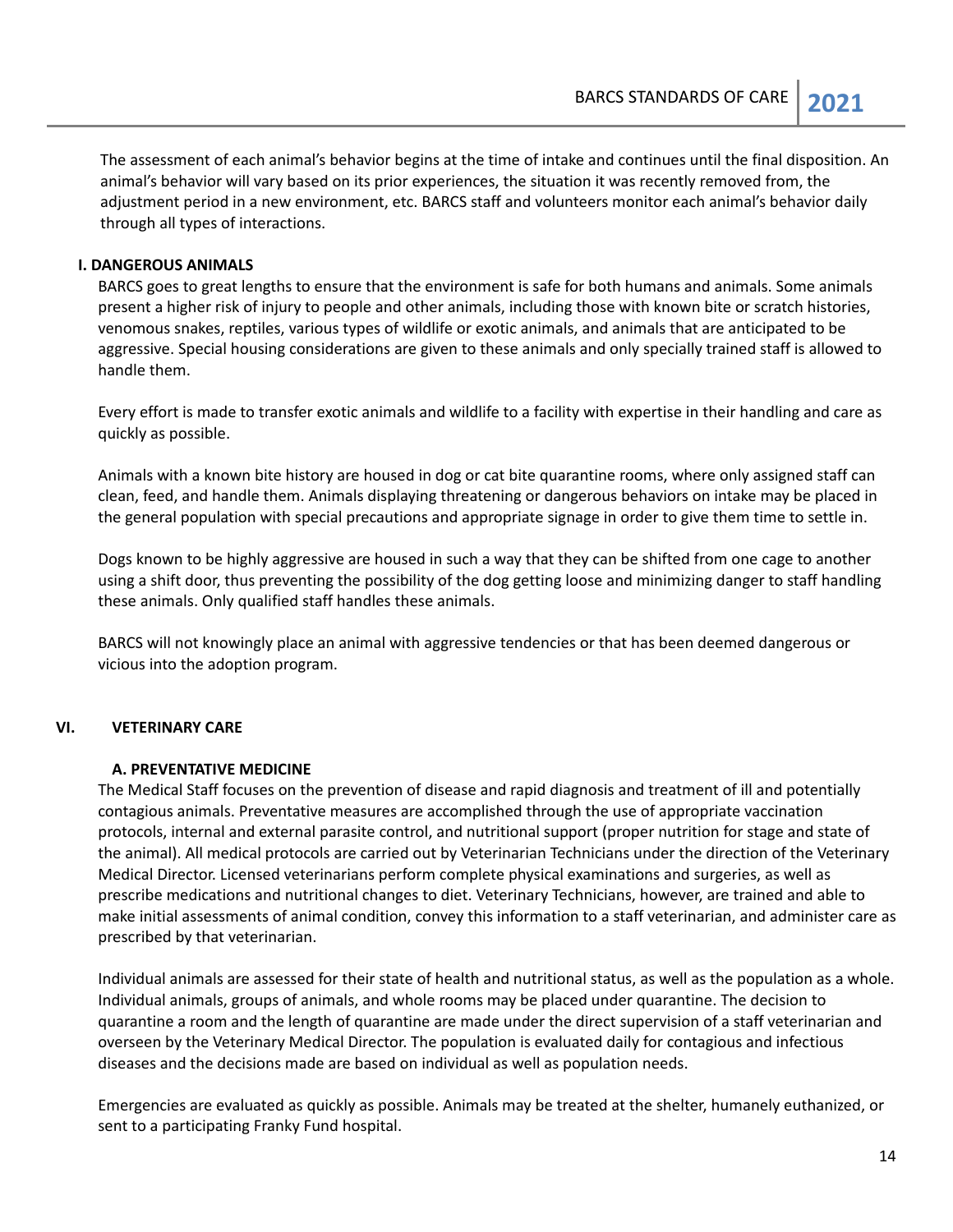Precautions taken to control the spread of disease include:

- Disposable gloves are worn when touching animals and/or hands are washed after touching an animal and before touching another animal. This decreases the risk of disease transmission from fomites, which are objects that are able to transmit infectious organisms (e.g. parasites, bacteria, viruses, fungi) from one animal to another; they may include toys, food and water bowls, hair, and clothing, to name a few.
- Disposable protective gear such as gowns are worn and changed between handling each ill animal. Lint rollers are used on all clothing that may make contact or exposed to the fur of an animal before touching another animal.
- Dogs on medication for infectious illness (such as kennel cough) are walked last and only in a designated area.
- When socializing cats with infectious disease (such as upper respiratory tract infection), the encounter takes place in the cat's cage instead of the socializing room.
- All articles in cages that are not disposable are disinfected as well as washed before being placed in another cage.
- Bins used in rooms (garbage cans, litter cans) are disinfected regularly.
- Only disposable litter boxes are used. They are disposed of in sealed garbage bags (unless otherwise directed by a staff veterinarian).
- Food and water bowls and enrichment items are washed and disinfected as soon as they enter the kitchen area.

#### **B. DISEASE OUTBREAKS**

When a disease outbreak occurs in the shelter, the Veterinary Medical Director may decide to quarantine a room. If the outbreak cannot be contained to one or two rooms, the Veterinary Medical Director, in consultation with the Executive Director, decides whether to close the shelter, at least for that species. Closing the shelter to a certain species means that Animal Control cannot bring any animal of that species to BARCS, except for the purpose of euthanasia, and that BARCS will not accept any surrenders or strays of that species. In such situations, BARCS attempts to work with other area shelters and rescues to enlist their help so owners that must surrender animals during this time period are able to do so. When a room is closed for quarantine, no one except medical and designated cleaning staff will be allowed in that room. Protective outerwear is worn in these rooms. All items removed from a quarantined room, such as waste materials, are placed into a garbage bag which is sealed and immediately brought to the dumpster outside of the shelter. Quarantine rooms use only disposable materials (bowls, towels, etc.).

#### <span id="page-14-0"></span>**VII. SURGERY**

In most cases, dogs and cats having surgery at BARCS are fasted overnight prior to surgery. Exceptions include emergency surgery, surgery performed on puppies and kittens, and other situations deemed appropriate by the Staff Veterinarian. In preparation for surgery, the animals are moved to enclosures reserved for surgical patients, and are scanned again for a microchip. The animals are given premedication which includes analgesia and sedation; the actual drugs vary according to species and the individual animal. An induction agent is given to dogs that are then intubated and placed on gas anesthesia. Cats are generally given gas anesthesia by mask or injectable anesthetics. The animal is then prepared for surgery. Additional pain medication may be given as prescribed by the veterinarian. The weight of the animal, any findings during the physical exam, doses of medications and the surgical procedure performed are recorded for each animal and entered into the BARCS database. All controlled substances and the amount used are recorded in the controlled substance log book. Animals wake up in the surgical room and are offered a small amount of food when surgical staff deems appropriate. Post-operative care instructions, along with any medications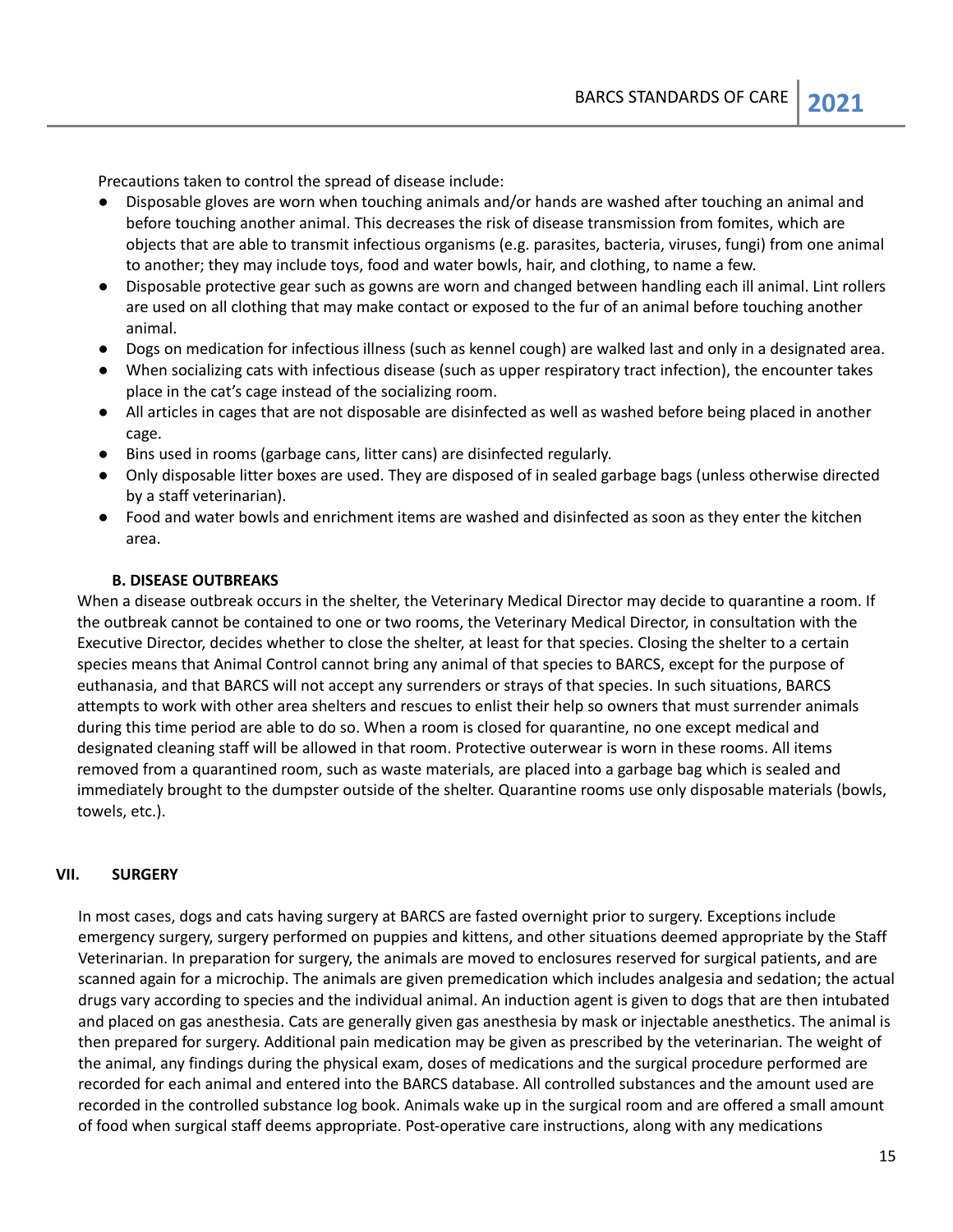prescribed, are sent home with adopted animals. Animals staying at BARCS receive a daily post-operative check for one week. Dogs and cats are spayed or neutered when they weigh two pounds or more. Animals that are pregnant, are in heat, or have a mild upper respiratory infection may still undergo anesthesia and surgery at the discretion of the surgeon.

#### <span id="page-15-0"></span>**VIII. EUTHANASIA**

#### **A. POLICY**

Euthanasia is performed at BARCS as a last resort and in a humane manner as needed to maintain a manageable population of healthy, treatable, and adoptable animals.

No more than three medical and animal care staff members that are certified, or trained, in euthanasia to assist are allowed to be present during the euthanasia process. This is to ensure a smooth and stress-free environment for the animal as well as the person(s) performing euthanasia.

The Executive Director may make special exceptions to this policy at his or her discretion.

#### **B. SELECTION**

Each animal is evaluated on an individual basis for its potential to be reunited with its owner or participation in BARCS' adoption, foster, rescue programs, community cat program, barn program, working cat program, or other live release options. Those animals unable to participate in any of these programs or that cannot be reunited with their owners are considered for euthanasia.

If an animal is to be euthanized, one of the following five Asilomar categories is entered into the BARCS database for tracking purposes: Healthy (H), Treatable-Rehabilitatable (TR), Treatable-Manageable (TM), Unhealthy-Untreatable (UU), or Owner Requested (ORE). When animals must be identified for euthanasia to make space available in the shelter, selection is based on the potential for both treatment and adoption for that specific animal as compared to the rest of the population. Thus the UU animals are selected first, followed by TM animals. Those in the categories of TR are the last to be selected and only if all other live outcome options have been exhausted. Since 2012, H has never be a reason for euthanasia due to all of BARCS livesaving programs.

Lastly, holding periods, as required by law, are considered:

- All animals without a known owner are held for 72 hours before a disposition is decided, Exceptions apply to the following:
	- o Animals under 12 weeks of age may be placed into homes immediately
	- o Animals experiencing pain and suffering, and are not able to be treated, may be humanely euthanized
	- o Ear tipped cats may be returned to their community immediately
	- o Outdoor cats may be altered, vaccinated, ear tipped, and returned to their community immediately
- Bite quarantine animals are held for a minimum of 10 days or until Animal Control completes its investigations.
- Animal Control investigations require various hold periods.

#### **C. PROCEDURES**

#### **1. Training/Certification**

Employees performing euthanasia are trained and certified through an approved organization. Once this training is completed, the employee is then supervised in his or her ability to humanely perform the euthanasia. The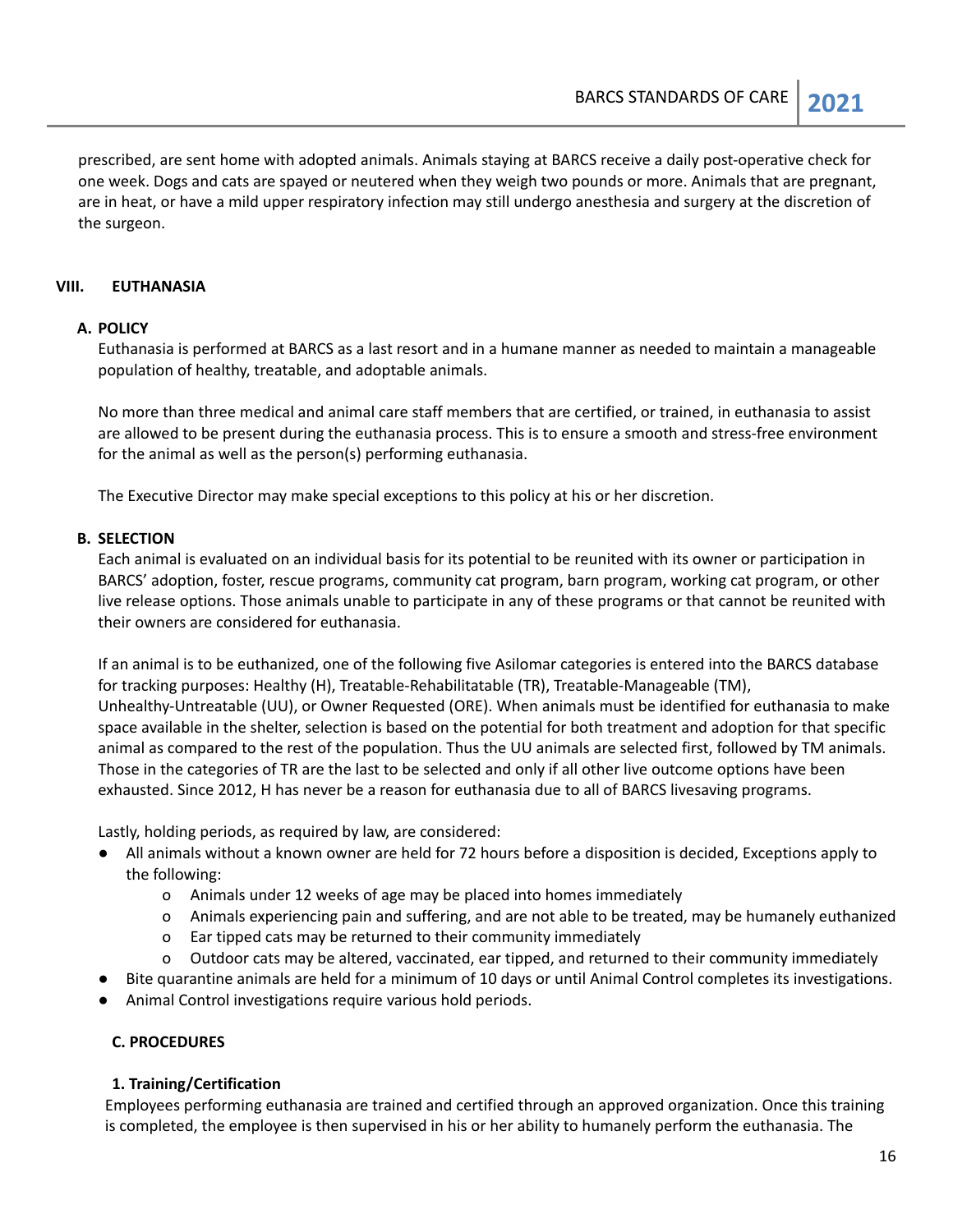employee then undergoes a final evaluation before receiving approval and certification by the Veterinary Medical Director or other staff veterinarian.

#### **2. Environment**

The room in which euthanasia takes place is clean and private and maintained as a stress-free environment. Only one euthanasia is performed at a time. Only one animal is in the euthanasia room at a time so that euthanasia is performed in a quiet, calm environment.

#### **3. Microchip Scan**

All animals are scanned upon entry to the shelter for microchips in an effort to identify them. Because these technologies are imperfect, scans are also performed during the medical intake process, prior to spay/neuter surgery and prior to any disposition including adoption, return to owner, and transfers to rescues. If euthanasia is elected, the previously unidentified animals are rescanned before being euthanized (by two different staff members) for the presence of a microchip.

#### **4. Drugs**

Only drugs approved by the Veterinary Medical Director are used for euthanasia. An animal may be sedated before injecting the euthanasia solution in order to provide sedation, analgesia, and anesthesia. Euthanasia solution, which is a barbiturate, is given in a vein once the animal is calm and sedated or in the heart or the peritoneum. If the intracardiac route is chosen, euthanasia does not take place until the animal is in a comatose state.

#### **5. Record Keeping**

Records for each euthanized animal are kept in a locked file cabinet for a designated period of time.

#### <span id="page-16-0"></span>**IX. ADOPTIONS**

All animals adopted from BARCS are eight weeks of age or older, current on vaccinations, microchipped and altered. The goal of the BARCS open adoption program is to place as many animals as possible into homes and prepare adopters for the responsibilities of pet ownership. This is accomplished by screening all potential adopters for past Animal Control violations of abuse or neglect, reviewing adopters' histories in the BARCS database, requiring identification and proof of address, and requiring adopters to be at least 18 years of age. Potential adopters complete an application which is used to provide information to help tailor an individual adoption class. An adoption class is where each adopter meets with an adoption counselor to discuss any known behavior and medical knowledge of the animal(s), care of their new pet(s), and acclimation into the new home, and to answer any questions prior to finalizing the adoption. The adoption counselor also goes over all medical history for the pet including vaccinations, medications, and follow-up care. Animals are surgically altered prior to leaving the shelter unless determined unfit for surgery by a staff veterinarian. If an animal is not able to be altered prior to going home, the adoption counselor will make an appointment for the animal to come back at a later date for surgery and will then follow up on that animal's progress until it is altered. Educational handouts, medical history, and an adoption agreement are provided to the adopter.

BARCS utilizes adoption promotions throughout the year to increase public awareness and encourage responsible people to adopt. The adoption program is evaluated on a periodic basis to ensure the needs of the animals and the adopting community is met.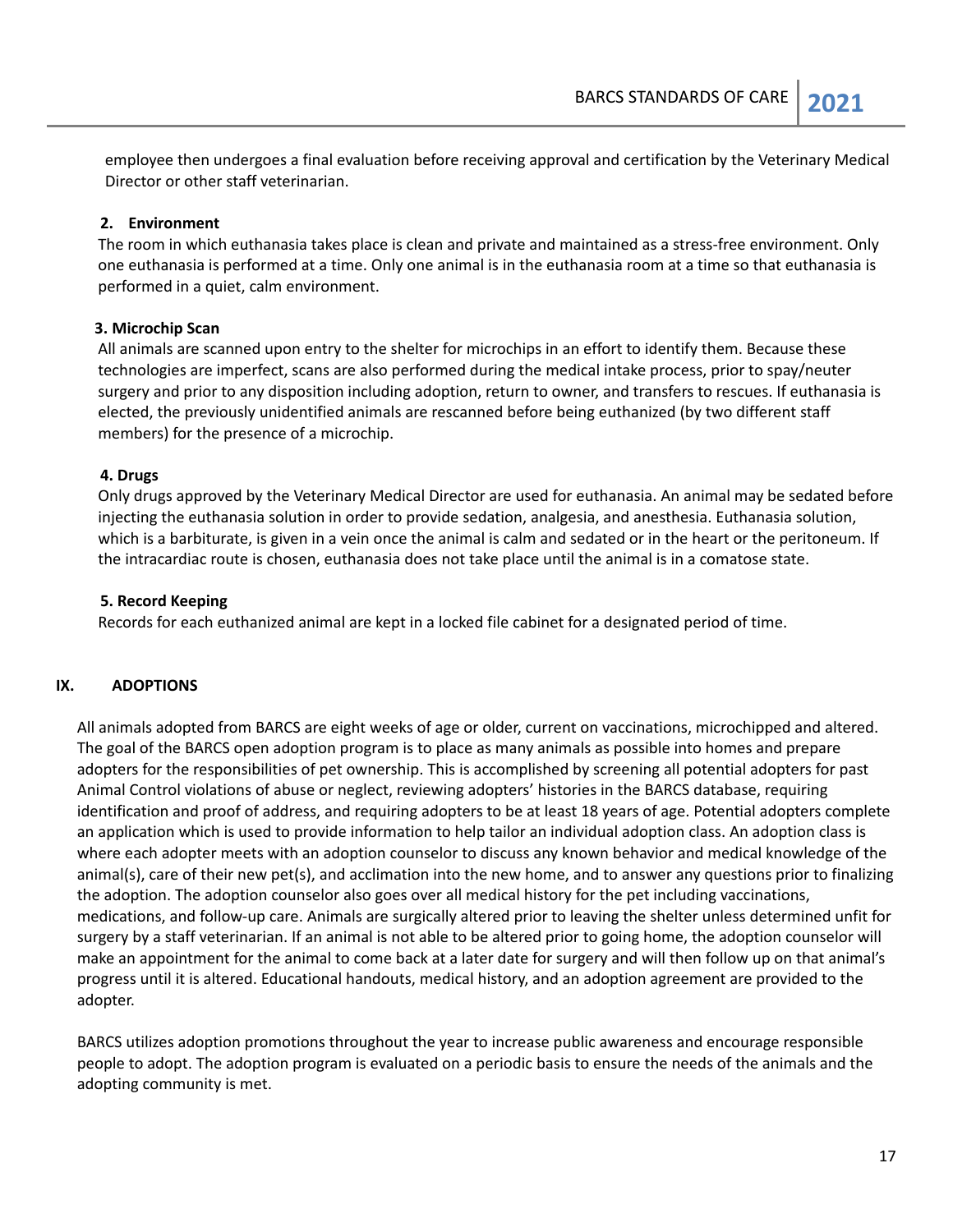#### <span id="page-17-0"></span>**X. VISITORS**

All visitors to BARCS are directed and/or supervised through the building by a staff member or trained volunteer to maximize safety of both people and animals. Visitors may be here for a variety of reasons, including facility repairs or contract work, group tours, adoptions, rescues, and redemptions. Staff and volunteers use this time with visitors as an educational opportunity, to convey information about BARCS and the adoption or redemption process, and to answer any questions visitors may have.

#### <span id="page-17-1"></span>**XI. FOSTER CARE**

BARCS manages a foster care program in which certain animals are taken into homes temporarily rather than remaining in the shelter. In addition to saving the lives of animals, this program was designed to achieve the following goals:

- 1. Raise underage kittens and puppies to an age where they become available for adoption, providing bottle feeding if necessary, socialization, and special attention.
- 2. Provide special care to injured and/or sick animals until they heal and become adoptable.
- 3. Make space for other animals at the shelter.

Animals available for fostering are identified by the Foster Coordinator or managerial staff. All foster parents sign contracts with BARCS prior to housing any animals. Throughout the foster period, the foster parent must maintain contact with the shelter, bring the animal(s) in for all scheduled vaccines and medical treatments, and communicate with shelter staff about any relevant information regarding the animal(s) in their care. In the case of adoptable adult animals being fostered due to lack of space at the shelter, the foster parent must bring the animal(s) to at least one BARCS event each month and assist with placing the animal in a new home. Except for extraordinary situations, no foster placement will last longer than three months.

Animals placed in foster care are provided the same medical care as those housed at the shelter. BARCS is responsible for providing support to the foster parents, including training if requested, regularly scheduled medical appointments, medicines as needed, emergency medical services as available, and ongoing help with questions and issues that arise. BARCS is responsible for following up on all foster placements and maintaining the follow-up information in the BARCS database. A foster placement may be terminated at any time by BARCS, and foster animals that have been returned to the shelter are subject to the same space limitations and euthanasia criteria as all other shelter animals.

#### <span id="page-17-2"></span>**XII. ANIMAL HOLDS**

Animals arriving at the shelter are subject to various State and City requirements as to the length of time they must be held prior to being made available for adoption.

#### **1. STRAY ANIMALS**

Impounded stray animals are held for 72 hours. The day the animal arrives at the shelter, unless its prior to operating, and days the shelter is closed to the public do not count for purposes of the holding period. After 72 hours, the animal becomes property of the shelter and thus may be placed up for adoption, transferred to another organization, or humanely euthanized.

#### **2. OWNER-SURRENDERED ANIMALS**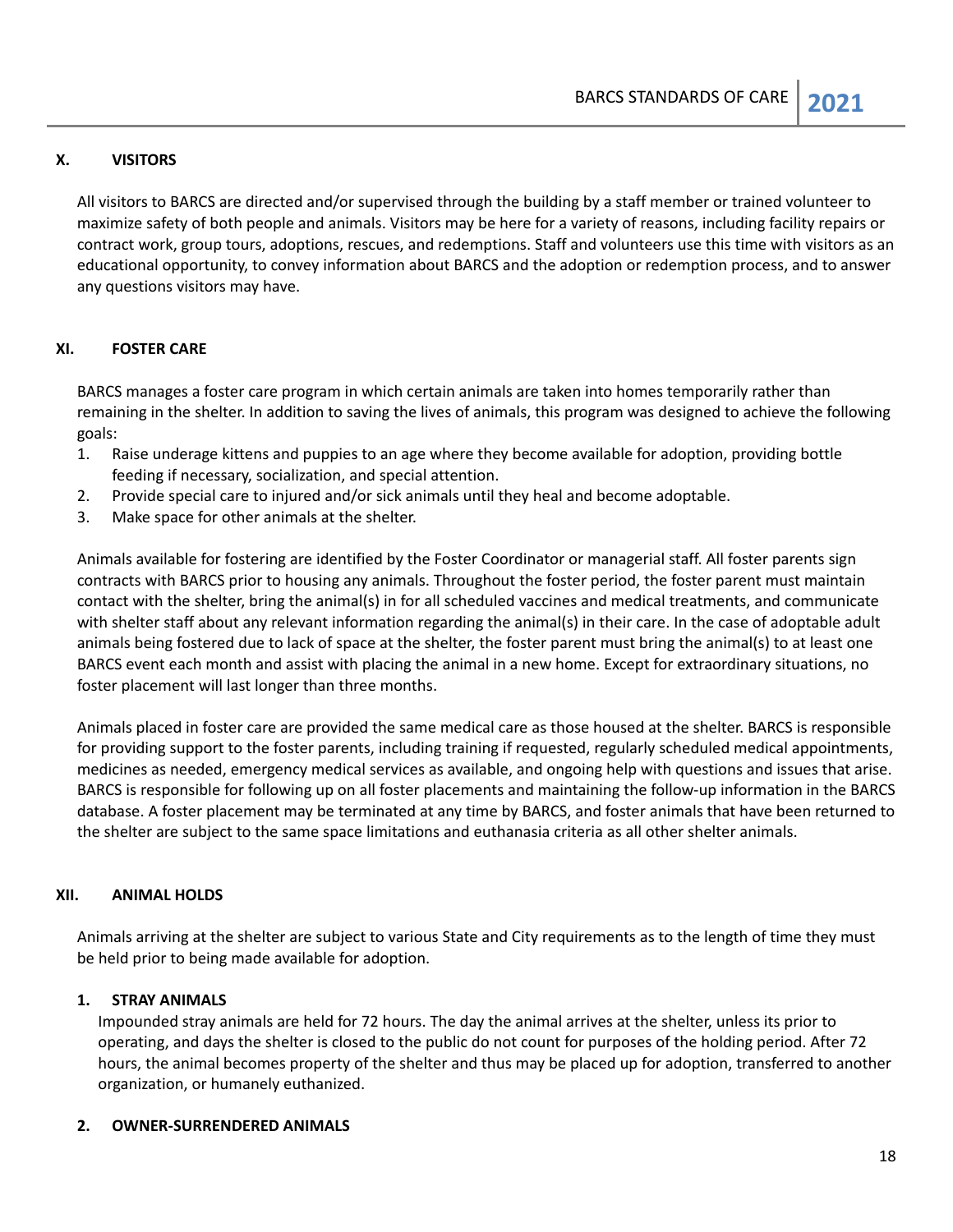Owner-surrendered animals are not subject to a required holding period. When an owner surrenders an animal, he or she immediately relinquishes all rights to the animal and the animal may be immediately placed up for adoption, transferred to another organization, or humanely euthanized.

#### **3. ANIMALS LEFT BEHIND AFTER EVICTIONS**

Animals left behind when owners are evicted from their homes are considered to be property of the landlord. When signed over by the landlord, they may be treated as owner-surrendered animals. If the animal is not signed over by the landlord, or if the manager chooses to hold the animal based on its circumstances, the animal will be treated as a stray animal.

#### **4. INVESTIGATIONS**

Some animals are the subject of investigations by Animal Control or the police for various reasons (suspicions of cruelty, abuse, neglect, fighting, etc.). The amount of time an animal is held varies as investigations are conducted and completed. BARCS cares for these animals during the investigation period, and the animals are released when they are no longer needed as evidence in a case.

#### **5. BITE QUARANTINE AND DANGEROUS ANIMAL HEARINGS**

BARCS follows state and city regulations for animals that have bitten a person or another animal and are suspected of being a potentially dangerous animal or rabies carrier. Animals that have bitten must be quarantined for 10 days at home or at the shelter as directed by Animal Control. If an owned animal that has bitten is quarantined at the shelter, the minimum holding period is 10 days from the day of the bite but the holding period may be longer as it will not be lifted until the investigation is completed by Animal Control. If the animal is deemed potentially dangerous or vicious by Animal Control, Animal Control will hold a hearing and the animal will remain under quarantine until the hearing is completed. If the animal that has bitten is a stray animal and no owner is identified within 72 hours, the animal may be euthanized and sent for rabies testing at the discretion of the Staff Veterinarian, Executive Director, Director of Operations, Managerial Staff, or Animal Control Director.

Only trained and approved staff are allowed access to quarantined animals; this includes bite cases as well as animals quarantined for rabies evaluation and/or infectious disease. Limited personnel access is mandatory to safeguard others from potential injury (bite, scratch, or infectious disease) as well as to prevent the spread of infectious disease.

#### **6. EMERGENCY/TEMPORARY HOLD**

BARCS offers temporary boarding to the public, when space allows, during an emergency (natural disaster, fire, flooding, domestic violence situation, hospitalization, eviction, etc.). Owners are encouraged to utilize other resources and find immediate alternatives for housing when possible.

#### **7. CONDITIONAL RELEASE**

Animals released to an owner may have a conditional release requirement. This means the Veterinary Medical Director may require the owner to seek some type of medical care follow-up with their regular veterinarian and provide proof of completion to BARCS. Conditional Releases are also set by Animal Control for things like mandatory spay/neuter, housing repair, etc. If any of these requirements are not met, Animal Control will re-impound the animal.

#### <span id="page-18-0"></span>**XIII. PERSONAL HEALTH**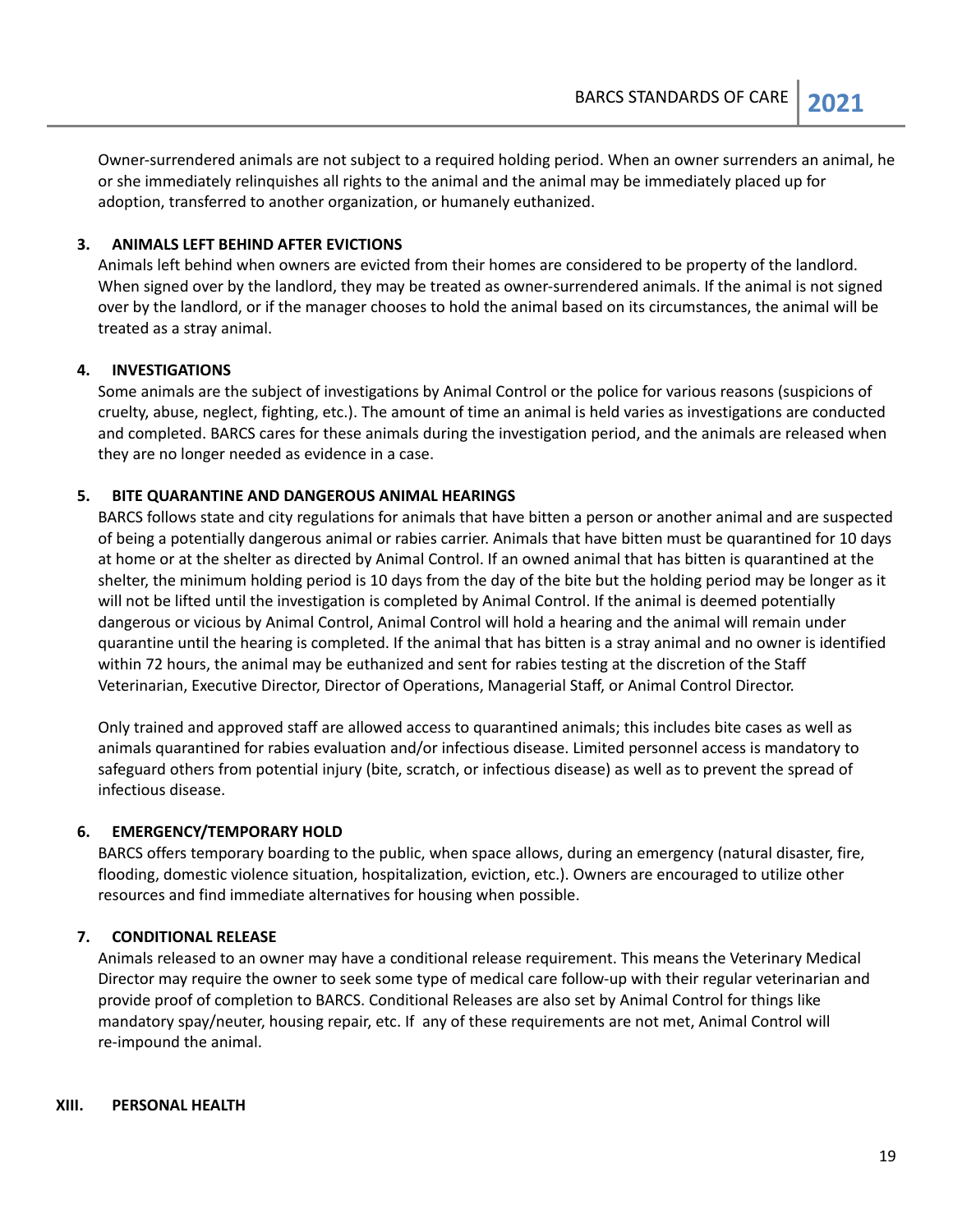#### **A. STAFF VACCINATION**

All high risk medical staff handling animals at BARCS are encouraged to be vaccinated against rabies. Staff should talk to their personal physicians for further recommendations on rabies vaccinations. Vaccinations may be administered through BARCS partner hospital or an individual's personal physician. To ensure that staff maintains effective protection against rabies, titers are done every two years after the initial vaccination. Individuals with non-protective titers may require re-vaccination based on their physician's recommendation. Staff exposed to rabies must seek immediate medical attention and may require re-vaccination.

#### **B. ZOONOSIS**

Zoonotic diseases are those that can be transmitted by non-human animals to humans. There is the potential for the transmission of zoonotic diseases at any animal shelter. Staff is therefore required to attend yearly training provided by BARCS' Veterinary Medical Director on zoonotic disease where emphasis is placed on minimizing risk and prevention of infection. Zoonotic diseases that are commonly of concern at shelters like BARCS are rabies, intestinal parasites, leptospirosis, cat scratch disease, ringworm, and sarcoptic mange among others.

The most effective way to decrease the risk of zoonotic disease caused by bite or scratch wounds is to immediately recognize potentially dangerous animals. Only those staff qualified to work with such animals may interact with them. Any animal that is fearful or in pain can potentially bite, scratch, or otherwise injure a person or another animal. To minimize the risk of injury, all animal care staff and volunteers must be adequately trained in handling dogs and cats, and be able to recognize the signs of potentially dangerous behavior.

Additionally, hand washing is extremely important in preventing transmission of disease. All staff, volunteers, and visitors must wash their hands thoroughly after touching any animal at the shelter. Whenever possible, staff should wear disposable gloves when handling animals and their waste products. Those staff performing such tasks as preparing animals for rabies examination must wear protective eye and face wear as well.

Food and beverages are not to be consumed in animal areas. Human food items and dishes are not housed in the same sink as dog or cat dishes and litter boxes. Human food must not be stored in the same refrigerator as animal food or biologics/medications.

The risk of disease outbreak at BARCS is minimized by providing animals with medications to eliminate internal and external parasites as well as vaccinations against specific diseases. These tools are vital to protect the health of shelter staff, volunteers, and visitors. Immuno-suppressed humans are at an increased risk for infection by zoonotic diseases. These individuals are strongly advised to discuss their working/volunteering at an animal shelter with their human medical care provider. In most cases, work can be found that is helpful for BARCS but safe for the individual.

#### **C. NOISE PROTECTION**

Ear plugs are available to staff and volunteers. Ear plugs are encouraged when working in areas of high noise.

#### **D. REPORTING INJURIES**

<span id="page-19-0"></span>All injuries that occur at BARCS, or while working on behalf of BARCS, must be reported immediately to a supervisor. This includes any bite, scratch, or other injury that occurs. An incident report will be filled out and that person will be advised to seek help from a human medical doctor.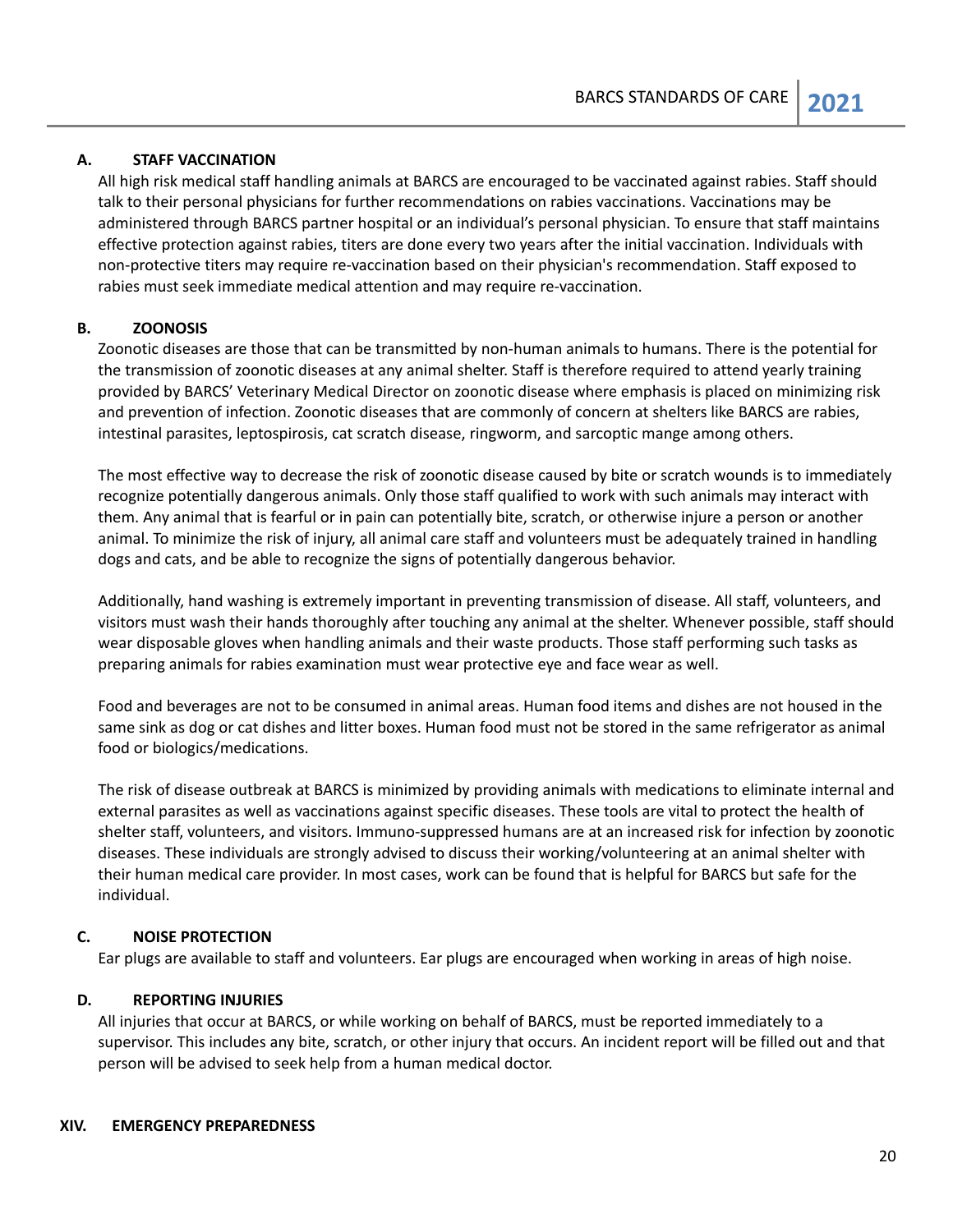In the event of an emergency situation at BARCS, every effort is made to protect all staff, volunteers, and animals. The Executive Director (or his or her designee) implements the emergency response structure when appropriate. When this occurs, the Executive Director is responsible for all decisions regarding the emergency response, and maintains contact with the Mayor's emergency preparedness team, local weather advisory groups, the board of directors, and staff and volunteers. In addition, the Executive Director informs the public of the shelter closing as well as accessibility to shelter animals and/or housing of animals; this information will be conveyed through the City of Baltimore's 311 system, the shelter's voicemail, and social media.

In preparation for a weather-related emergency, the building is secured by placing sandbags around all doorways (if flooding is a concern), closing all windows and internal and external doors, closing window blinds, turning off all computers, unplugging electrical devices, and ensuring clean towels and blankets are on hand. The property is secured by closing and locking all play yard gates and bringing all supplies and toys inside. All trash cans and other supplies around the building are brought into the shelter and stored in the garage as appropriate. The shelter maintains a working generator at all times.

When necessary, all animals are placed into transport cages and evacuated to a secondary location where temporary housing is established. The shelter's animals are prepared for evacuation by fitting collars and labeled neck bands on all dogs and fitting labeled neck bands on all cats. Staff and volunteers will remain at the off-site location to monitor and care for the animals until it is determined by the incident commander that it is safe to return to BARCS.

In some cases, such as minor flooding, a partial evacuation may be appropriate. In such cases, BARCS will seek overnight foster parents to remove as many animals as possible. Any remaining shelter cats will be moved to the top cages. Temporary crates will be set up in the conference room and hallways to remove dogs from drainage areas. Staff will remain at the shelter during the event to care for the animals.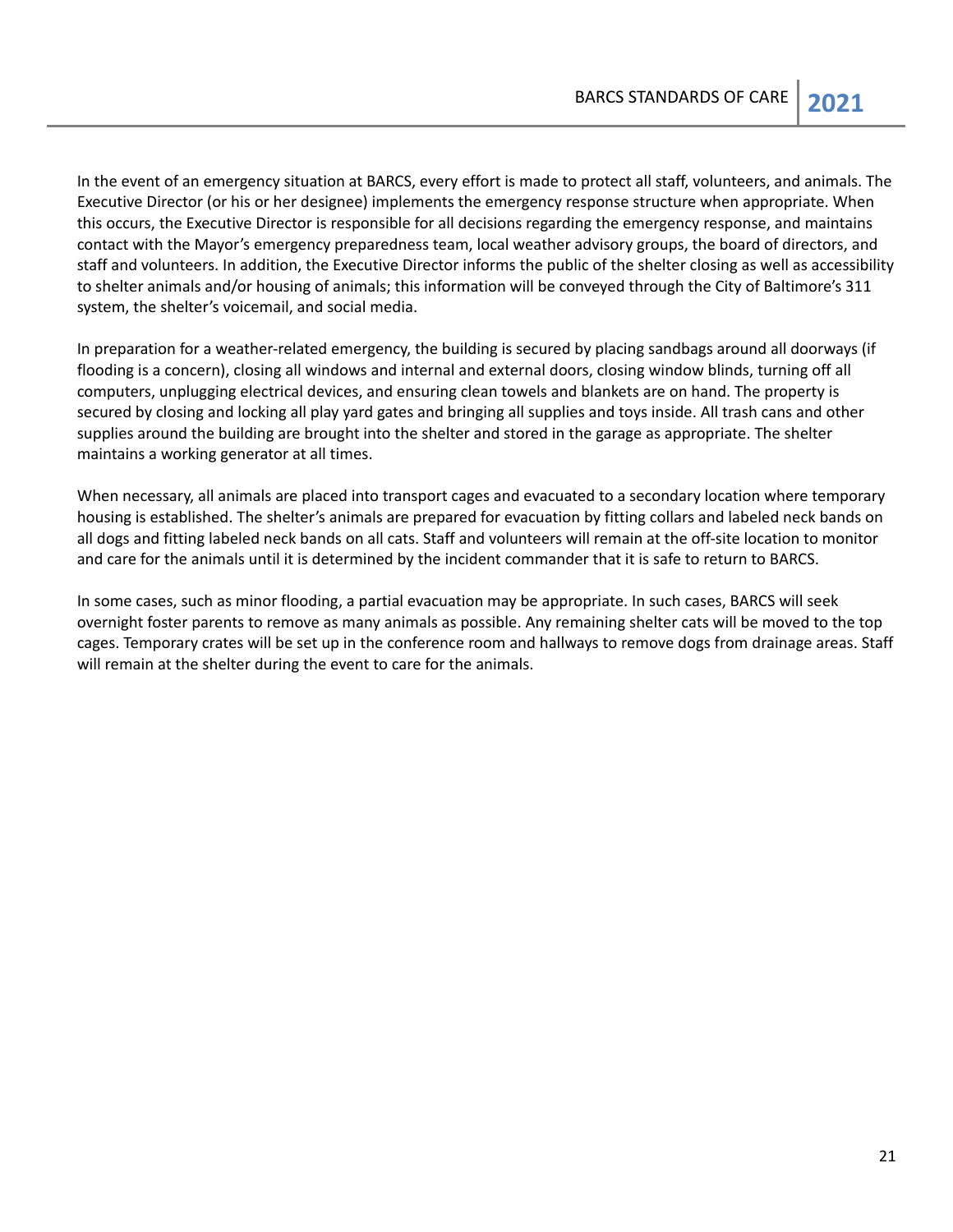## **Appendix A: Future Goals for Standards of Care**

<span id="page-21-0"></span>BARCS strives to provide the best care for animals and the best environment for its staff, volunteers, and visitors. BARCS recognizes the need to continue to make improvements and, as such, seeks resources, including funding, on a continual basis in an effort to make positive changes at the shelter. The following is a list of goals identified by a committee of staff, volunteers, and board members. This list will evolve as resources are obtained, items are achieved, and new technologies become available.

#### **STAFFING**

Increase overall staffing to grow and improve all programs. See Appendix B for goal staffing levels and hours of operation.

- Increase staffing in the Medical Department to allow the completion of the intake process immediately upon arrival (which requires overnight staffing and additional technicians on duty 24 hours), provide additional medical treatment and oversight in-house, provide efficient follow up and care to animals in foster care, provide regular occurring appointments for our pet retention program, provide assistance to the staff veterinarians, increase the amount of surgeries performed daily at the shelter for in-house animals as well as public pets, and have the ability to bathe and groom incoming animals as necessary.
- Increase staffing in the Program's Department to expand our foster program and increase the efficiency of our adoption program and the follow up support to ensure a successful placement.
- Increase staffing the Resource Department to meet the growing needs of our community as well as our mission to keep pets with their families.
- Increase staffing in the Animal Care Department in order to complete cleaning prior to opening the shelter and better maintain the environment throughout the day.
- Increase staffing in the Training Department to better handle the amount of training requirements for in-house animals and our pet retention program.

### **MEDICAL CARE**

Increased funding to provide a higher volume of medical care to in-house animals as well as for public pets.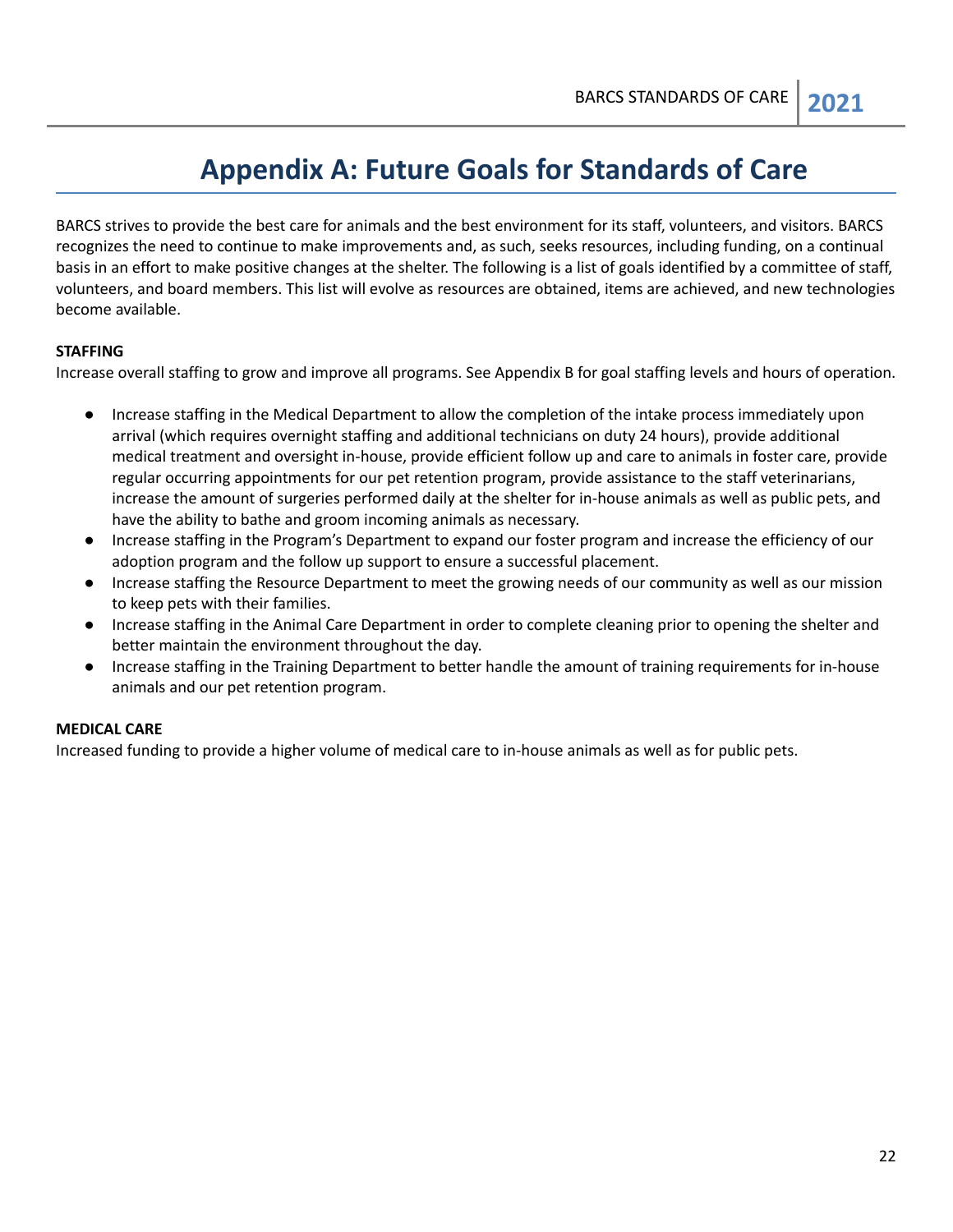## <span id="page-22-0"></span>**Appendix B: Organizational Chart**